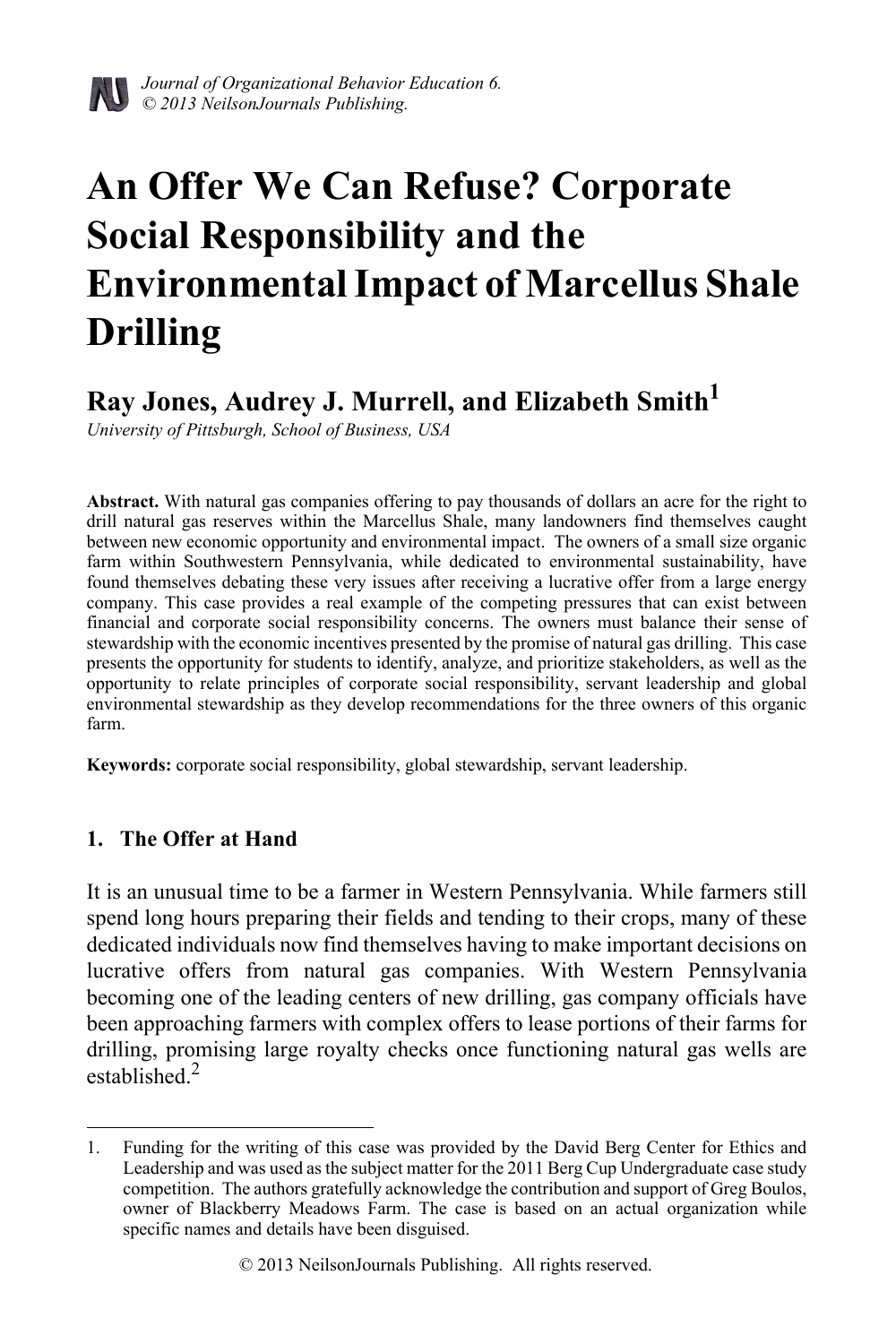Greg Boulos and his two partners, Sally Williams and John Archer, took out a 30-year mortgage to purchase Greenwood Acres, an 85-acre vegetable farm located 20 miles north of Pittsburgh, PA in a rural suburb known as Natrona Heights. Natrona Heights has been one of the focal points for natural gas companies seeking to establish drilling operations in Pennsylvania's Marcellus Shale natural gas reserves. The partners who each own an equal share in the farm have been approached with leasing offers<sup>3</sup> from gas companies like many other farmers within the region. In just three years, the partners have passed on offers for \$100, \$500 and \$1,500-an-acre (with a promise of 12.5% royalties). Most recently, in November, the partners were offered \$2,500-an-acre and the promise of 20% in royalties from The Concord Resources Company, a large privatelyowned natural gas firm which has made significant progress in purchasing drilling rights from more than two dozen owners of small farms in Natrona Heights. This series of acquisitions has put Concord in position to launch its initial drilling operations within the next two years.

The three partners were initially unified in passing on earlier offers due to their strong shared commitment toward organic farming and their concerns over the possible negative environmental impact of "fracking" – the process through which natural gas is drilled. As more and more of their neighbors have accepted leasing agreements from Concord, the \$2,500-an-acre offer has generated some spirited debate among the three partners. Greg has always been a strong proponent of the organic farming business model and the advancement of movements to create and sustain local food systems. As such, he has serious concerns over whether drilling will have adverse consequences on organic farming at Greenwood Acres and on the sustainability of the local food supply. At the same time, Greg understands that organic farming is expensive and needs capital for operations and expansion. Sally has a strong business background and has spent a great deal of time researching the possible benefits from the use of natural gas and the economic promise of the development of the Marcellus Shale. She has voiced her opinions about being open-minded regarding leasing and development options for Greenwood Acres, while still showing an appreciation for the social responsibility concerns associated with the business development of the Marcellus Shale. John has a great deal of experience in agricultural development and land use, and thus has taken the opposite approach as Sally, in that he has spent his time researching the possible negative consequences of drilling efforts in the Marcellus Shale particularly on water reserved. John has been rather vocal about his opposition to any drilling at Greenwood Acres, but

<sup>2.</sup> Brasier, K. J., Filteau, M. R., McLaughlin, D. K., Jacquet, J., Stedman, R. C., Kelsey, T. W., & Goetz, S. J. (2011), "Residents' perceptions of community and environmental impacts from development of natural gas in the Marcellus Shale: A comparison of Pennsylvania and New York cases"*, Journal of Rural Social Sciences, 26(1),* PP. 32-61.

<sup>3.</sup> Leasing offers are agreements between local farm or land owners that provide rights and access to energy or shale development companies for the extraction of natural gas resources.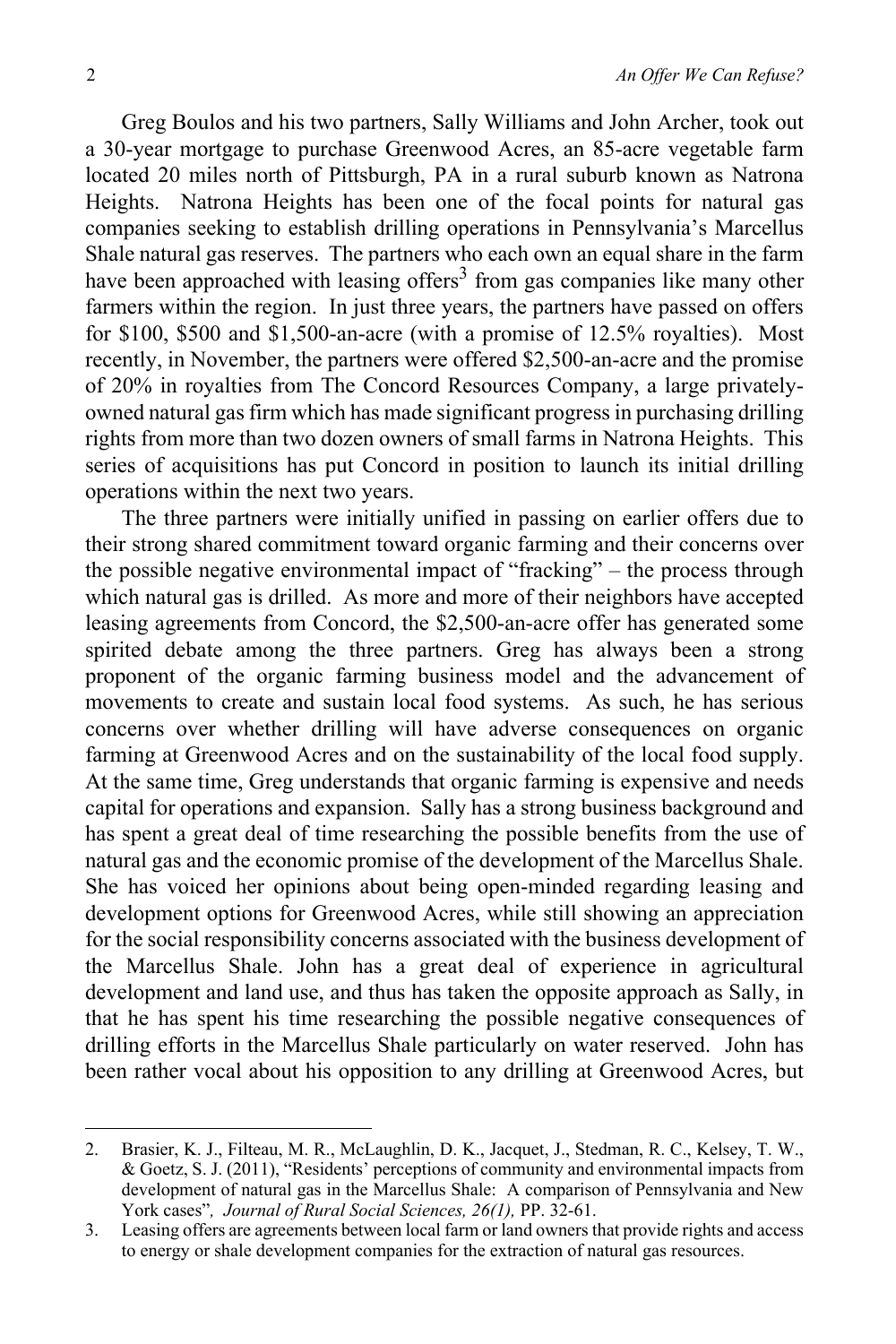does understand the economic and energy opportunities associated with developing the Marcellus Shale as a natural resource.

A representative from Concord has requested a meeting with the three partners on April  $1<sup>st</sup>$  regarding the \$2,500-per-acre offer. The company officials have been rather forthcoming in stating that they see Greenwood Acres as a key location in their initial drilling operations in Natrona Heights, with the intent of establishing drilling operations within the next two years (See Table 1). They also have provided the partners with a limited amount of financial performance data on the company (see Table 2), which strongly suggests that, even if the partners do not accept the lease offer, Concord has the resources to alter its drilling plans and still proceed with the drilling without Greenwood Acres. The Concord officials have been blunt though in stating that they prefer to implement their current plan, which would involve drilling on Greenwood Acres. With the offer on the table and an April 1<sup>st</sup> meeting with Concord looming, Greg, Sally and John need to have a frank and open discussion of their varying perspectives before making their final decision on the latest offer from Concord.

| US Natural Gas Consumption by End Use 2008 <sup>a</sup><br>(tcf=trillion cubic feet; Bcf= billion cubic feet) |                   |        |  |  |  |  |
|---------------------------------------------------------------------------------------------------------------|-------------------|--------|--|--|--|--|
| Electric Power Generation                                                                                     | $6.7$ tcf         | 30%    |  |  |  |  |
| Industrial                                                                                                    | $6.7 \text{ tcf}$ | 29%    |  |  |  |  |
| Residential                                                                                                   | $4.9 \text{ tcf}$ | 21%    |  |  |  |  |
| Commercial                                                                                                    | $3.1 \text{ tcf}$ | 14%    |  |  |  |  |
| Lease and plant fuel consumption                                                                              | $1.3$ tcf         | $5\%$  |  |  |  |  |
| Pipeline and distribution                                                                                     | 636 Bcf           | 3%     |  |  |  |  |
| Vehicle fuel                                                                                                  | 31.9 Bcf          | $<1\%$ |  |  |  |  |
| $23$ tcf<br>Total                                                                                             |                   |        |  |  |  |  |
| Estimated technically recoverable resources in Marcellus Shale: 262 tef                                       |                   |        |  |  |  |  |

| Table 1: Marcellus Shale and U.S. Energy Needs |  |  |  |  |
|------------------------------------------------|--|--|--|--|
|------------------------------------------------|--|--|--|--|

a. Source: US Department of Energy and Energy Information Administration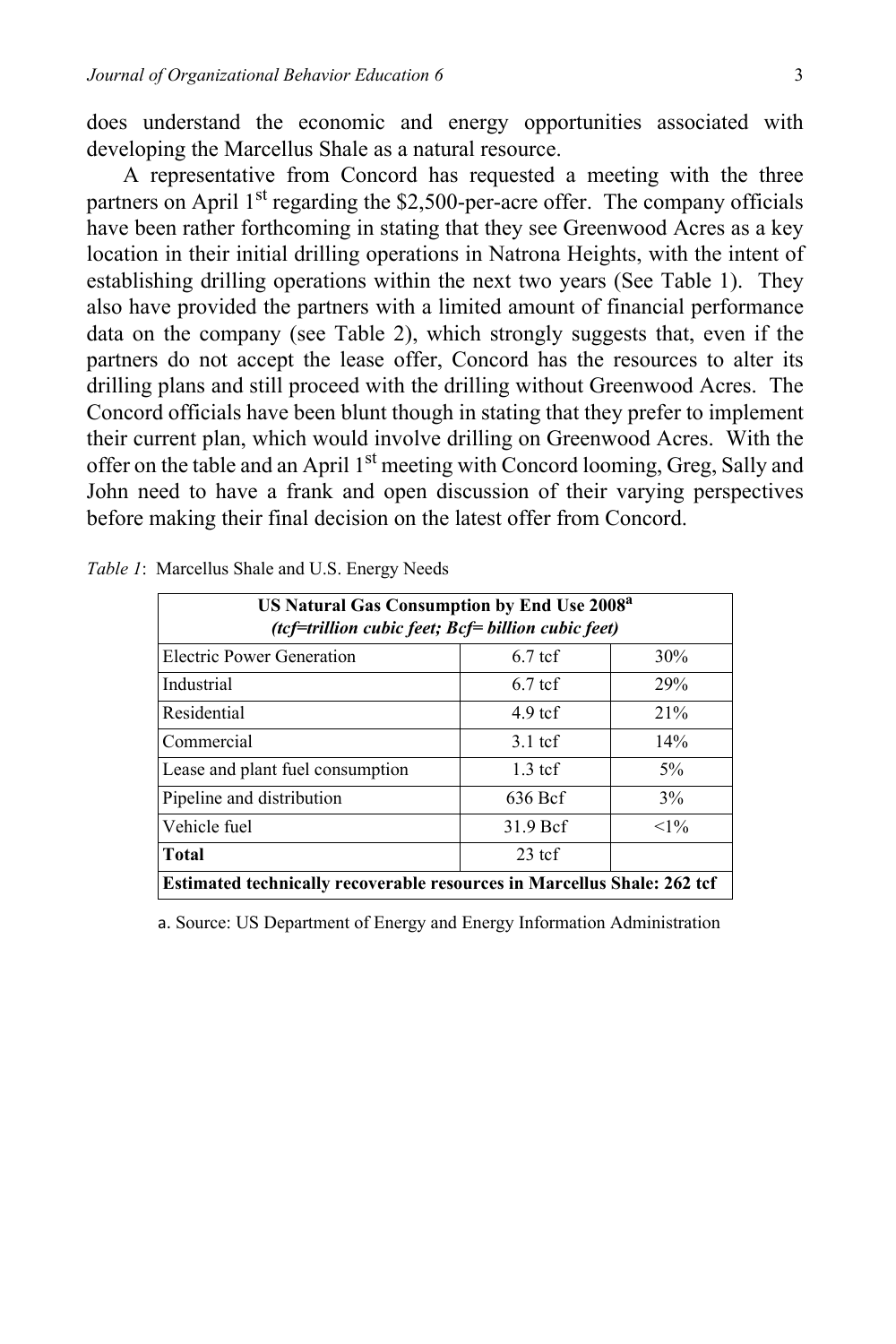|                                   | 2010:     | 2009:     |
|-----------------------------------|-----------|-----------|
| <b>REVENUES</b>                   |           |           |
| Oil and gas sales                 | \$663,104 | \$597,834 |
| Derivative cash settlements       | 16,878    | 149,085   |
| Early derivative cash settlements | 15,697    |           |
| Transportation and gathering      | 2,859     | 4,669     |
|                                   |           |           |
| <b>Total Revenue</b>              | 697,738   | 751,688   |
| <b>EXPENSES</b>                   |           |           |
| Direct operating                  | 95,102    | 101,480   |
| Production                        | 25,033    | 23,421    |
| General and administrative        | 100,529   | 83,941    |
| Interest expense                  | 94,872    | 86,817    |
|                                   |           |           |
| <b>Total Expenses</b>             | 287,411   | 270,596   |
|                                   |           |           |
| Cash Margins                      | \$410,327 | \$481,092 |
|                                   |           |           |

*Table 2:* The Concord Resources Company – Calculation of Revenues and Expenses (US dollar amounts in thousands)

### **2. About Greenwood Acres**

Greenwood Acres is an organic vegetable farm which offers a Community Supported Agriculture subscription program. It is the largest organic farm in the county and hosts its members on a weekly basis to experience the farm and enjoy the produce. It was certified organic in 1992 – the first year of the National Organic certification Program (NOP) – making it the oldest certified organic farm in the county. While it does produce some additional produces (e.g., chicken, eggs), vegetables is the primary product produced at the farm.

Currently, Greenwood Acres serves host to over 30 volunteers and community members who learn about farming and work on the farm to trade for food (called workshares) as well as a number of interns, apprentices and working students. From March's early season greenhouse work through post-harvest processing and preservation in November, Greenwood Acres uniquely offers its friends and supporters access to the wide range of food production knowledge and hands on information (along with a bounty of certified organic food) that is not available anywhere else in the region.

Greg Boulos and his wife Jen are active in the local/organic food movements, volunteering and working for regional, national and international organizations to improve the quality, access and availability of locally produced foods. As socially responsible business owners, they focus mainly on their social bottom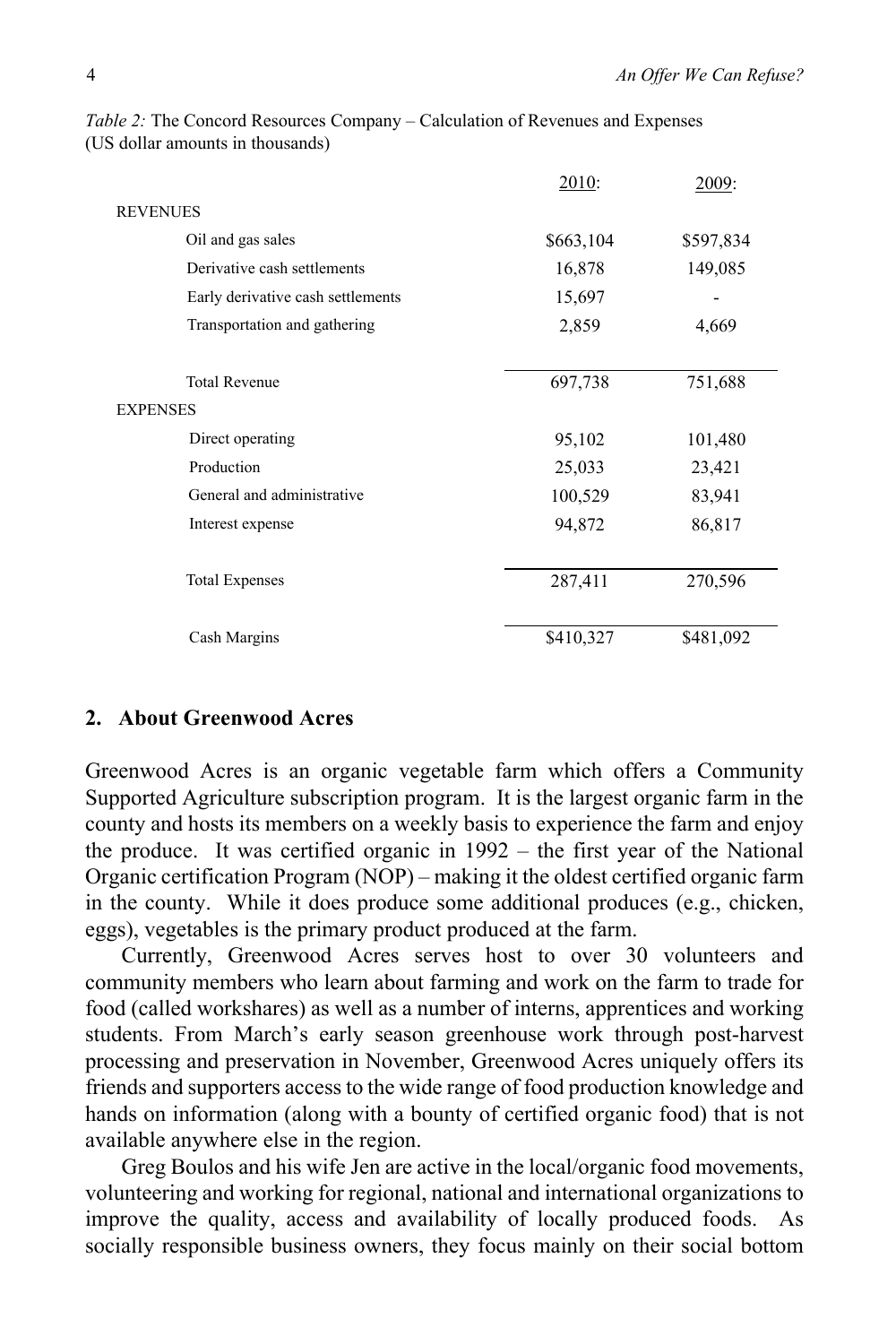line, engaging their customers in a community of stewardship and cooperative production which ignites a friendly and neighborly farm environment which was more common for our great grandparents – and all but forgotten in today's fastpaced, over-worked world. By building this type of business community, they have been able to generate enough economic revenue to maintain their farm without the need of outside income but margins are very small and raise concerns over the long-term economic viability of the farm (see Table 3).

*Table 3*: Greenwood Acres Farm – Calculation of Revenues and Expenses (absolute US dollar amounts)

|                                 | 2010:    | 2009:    |
|---------------------------------|----------|----------|
| <b>REVENUES</b>                 |          |          |
| Sales at farmers markets        | \$19,676 | \$17,823 |
| CSA subscriptions               | 9,000    | 7,278    |
| Sales to organic grocery stores | 14,384   | 12,539   |
| <b>Total Revenue</b>            | 43,060   | 37,640   |
| <b>EXPENSES</b>                 |          |          |
| Real estate                     | 20,136   | 19,987   |
| Machinery                       | 7,600    | 7,423    |
| Crops and fertilizer            | 8,124    | 7,965    |
| Depreciation expense            | 1,300    | 1,237    |
| <b>Total Expenses</b>           | 37,160   | 36,612   |
| Cash Margins                    | \$5,900  | \$1,028  |

The social bottom line is so powerful that members and customers have voluntarily gifted funds to the farm (a for-profit company) to help pay for projects like purchasing and maintaining a milk cow and constructing a brick oven for community use. This has inspired the owners to begin developing business plans which allow the community to invest in growth strategies and supporting business structures which will further improve the financial performance of the farm.

As part of the commitment to engage the community as a stakeholder, individuals join the owners every year to participate in the operations of the business. They plant, cultivate, and harvest 13.5 acres of vegetable crops and share in the harvest. While there are many workshares who return year after year to work together, new interns and volunteers join the crews regularly to learn about farm life and experience the rich community spirit which thrives in the hills of farm.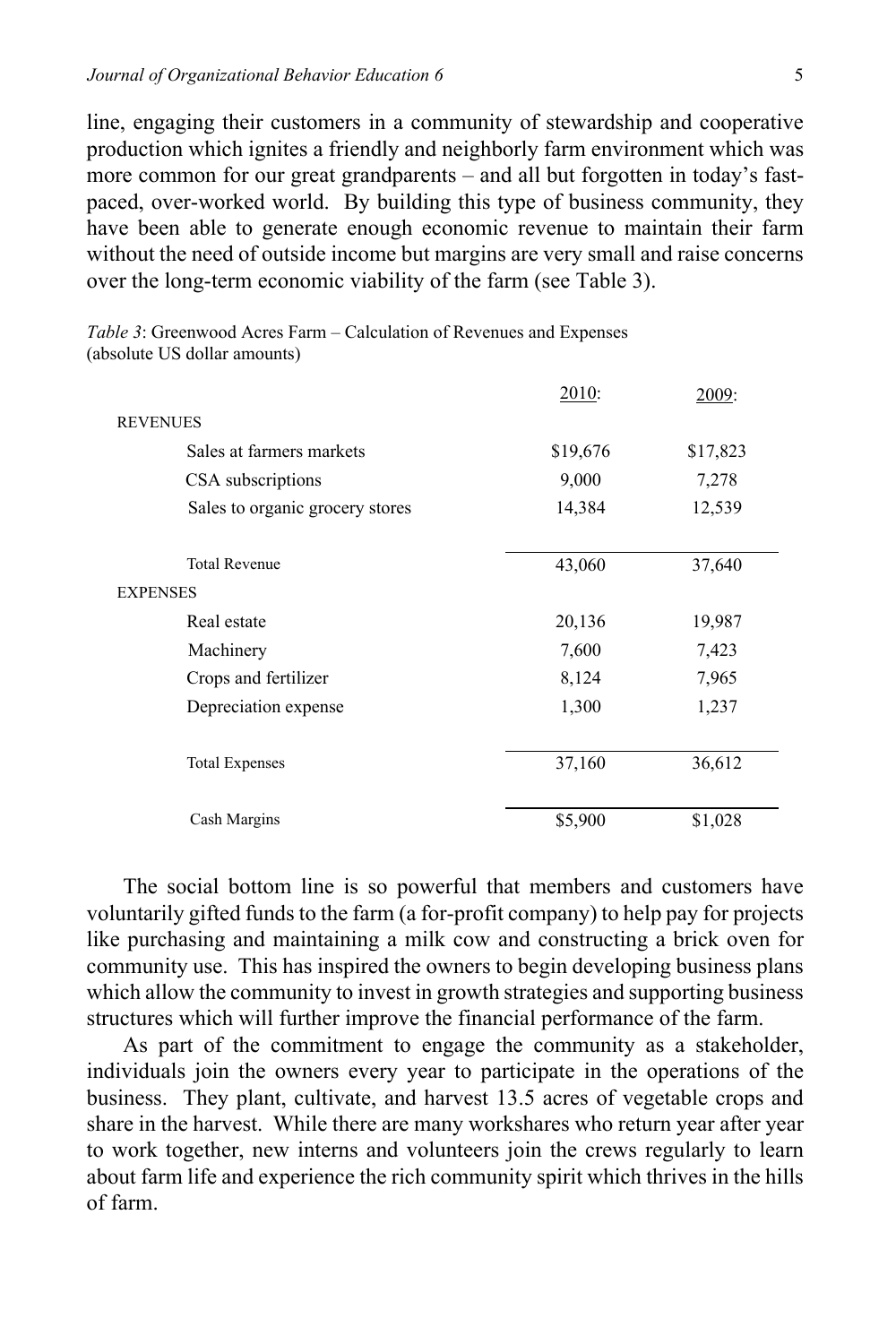To their peers, Greenwood Acres serves as a resource, loaning equipment, sharing seeds and business plans, to help improve other farms. While there is still some minor competition for wholesale customers, cooperation more aptly describes their approach to engaging with other peer businesses. One of their future plans is to establish a "Value-Added Product Kitchen" on the farm. Jen and Greg have openly shared this plan with others to help other farmers consider many of the nuances of kitchen operation and food branding. As a sign that their efforts are being recognized, Greenwood Acres has received public recognition as a socially responsible organization including a finalize for the locate Business Ethics Awards for small firms.

## **3. Greg Boulos and the Mission of Organic Farming**

Greg Boulos is the business manager for the farm and is a local leader in the area of sustainability and the benefits of local farm production. He first sought out Greenwood Acres as both a business venture and as an opportunity to get directly involved in providing part of the local food supply. With a Master's in Sustainable Systems from Slippery Rock University, he has expertise in alternative energy, green buildings, and ecological design. He has made an impact in the local community through his role as Western Regional Director for PASA (Pennsylvania Association for Sustainable Agriculture) and is currently the Mid-Atlantic Regional Governor at Slow Food USA, a non-profit organization that supports individual and community access to nutritious food.

One of the interesting challenges for Greg is that the business model driving the farm and its social mission are centered on organic farming. Greenwood Acres is an 85-acre vegetable farm which first earned organic certification in 1992, and has evolved into a high-profile regional farm, featured in awardwinning articles in the *Pittsburgh Post-Gazette, Pittsburgh Quarterly and Pittsburgh City Paper*. While Greenwood Acres is one of more than 63,000 farms in Western Pennsylvania, it is also an example of the economic promise of organic farming, as the premium paid for organic produce generates enough revenue to cover expenses and return a small profit for Greg and his partners (see Table 3).

Small farms like Greenwood Acres are part of the broad national movement toward organic food. Organic farming is a \$21.1 billion national industry, and annual sales of organic food grew sixfold between 1997 and 2008. Organic food sales continue to climb, even in recession years. Sales grew by 15.7% in 2008 and 5.1% in 2009, compared to overall food sales growth of 2.9% in 2008 and 1.6% in 2009. Demand for organic products has outpaced U.S. production, meaning that the U.S. manufacturers and retailers must globally source items for consumers. Leading sources include Canada, Italy, Turkey, China and Mexico. The shortages are felt strongly in areas such as organic feed for dairy cows and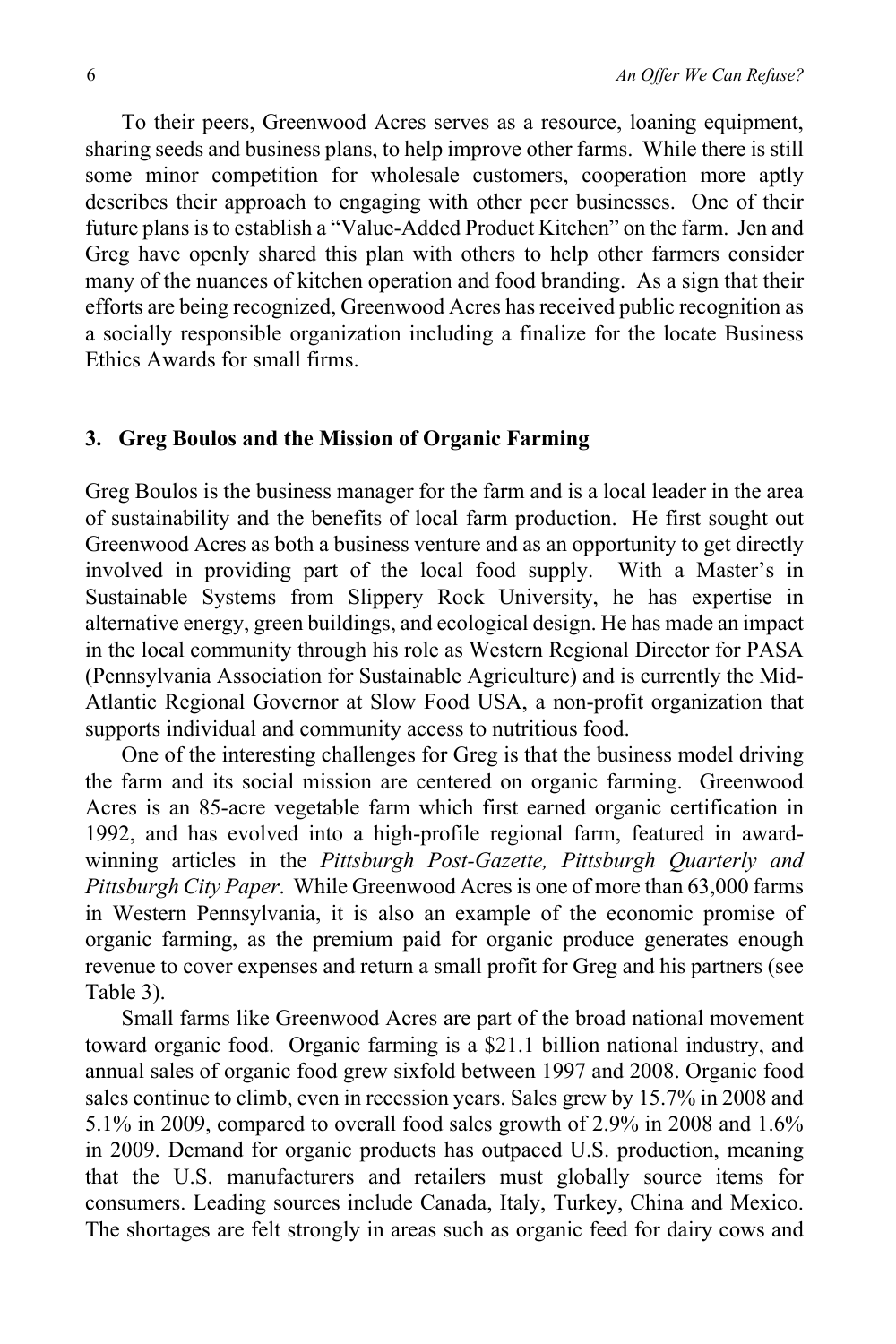raw materials for processed products. Because only 0.7% of U.S. farmland is dedicated to organic farming, the Organic Trade Association suggests there is significant room for future growth and potential revenue in organic cultivation.

More than two-thirds of American consumers report buying organic products occasionally, and 28% buy weekly. Parents report health concerns as a major driver in purchasing organic products, and parents of children under three years of age are more likely than parents of older children to purchase organic products for health reasons. Estimates of future revenue earnings for farms like Greenwood Acres could be significant given the growing market demand for organic food. Greenwood Acres, a registered organic vegetable farm, sells directly to the public through farmers' markets and Community Supported Agriculture (CSA). In CSAs, people buy a "share" in a farm which the farmers invest in growing crops. CSAs help link people with the sources of their food, promoting social connections and an understanding of how and where their food is produced. Greenwood Acres has also positioned itself as a site for socializing and education. Greenwood Acres hosts yoga, nutrition classes, weddings, social picnics and more to promote healthy living and help adults and children learn to reduce their impact on nature. With a well-structured volunteer and internship program, the farm engages many young urban farmers and activists. Greenwood Acres has also received grants to start a network of community seed banks to preserve rare and "heritage" species.

In regard to the latest offer from Concord, Greg is an intelligent person who enjoys spirited debate in order to gather useful information for decision making rather than just merely to win a discussion. He reminds the partners that when they started the farm, they had agreed to measure their success not only by their economic position, but by how well they protected and preserved the environment, promoted healthy living, provided good conditions for their workers, and contributed to the community. In part due to his objection to the practice of fracking, Greg has great concerns over the potential risks associated with allowing gas drilling on the farm. To be certified as an organic farm, owners must provide three years' of documentation of all substances applied to the land, documented management plans and consent to unannounced inspections by the certifying agent. The risks for contamination and damage are too great, and Greenwood Acres' brand would almost definitely suffer if they agreed to allow drilling. Taking such a risk at this time seems rather foolhardy with the organic market growing and prices for organic products on the rise.

While the matter of fracking inherently runs counter to his strong values toward sustainability and the environment, Greg has always been open-minded in hearing and considering a wide range of viewpoints and evidence, particularly from individuals that he respects. Greg realizes that the profit margins on a small farm are razor-thin, which makes it difficult to pursue capital improvements for the farm. Beyond the tiny margins, the estimated total cost of repaying the farm's mortgage is somewhere around \$600,000 over the next 28 years. Steady revenue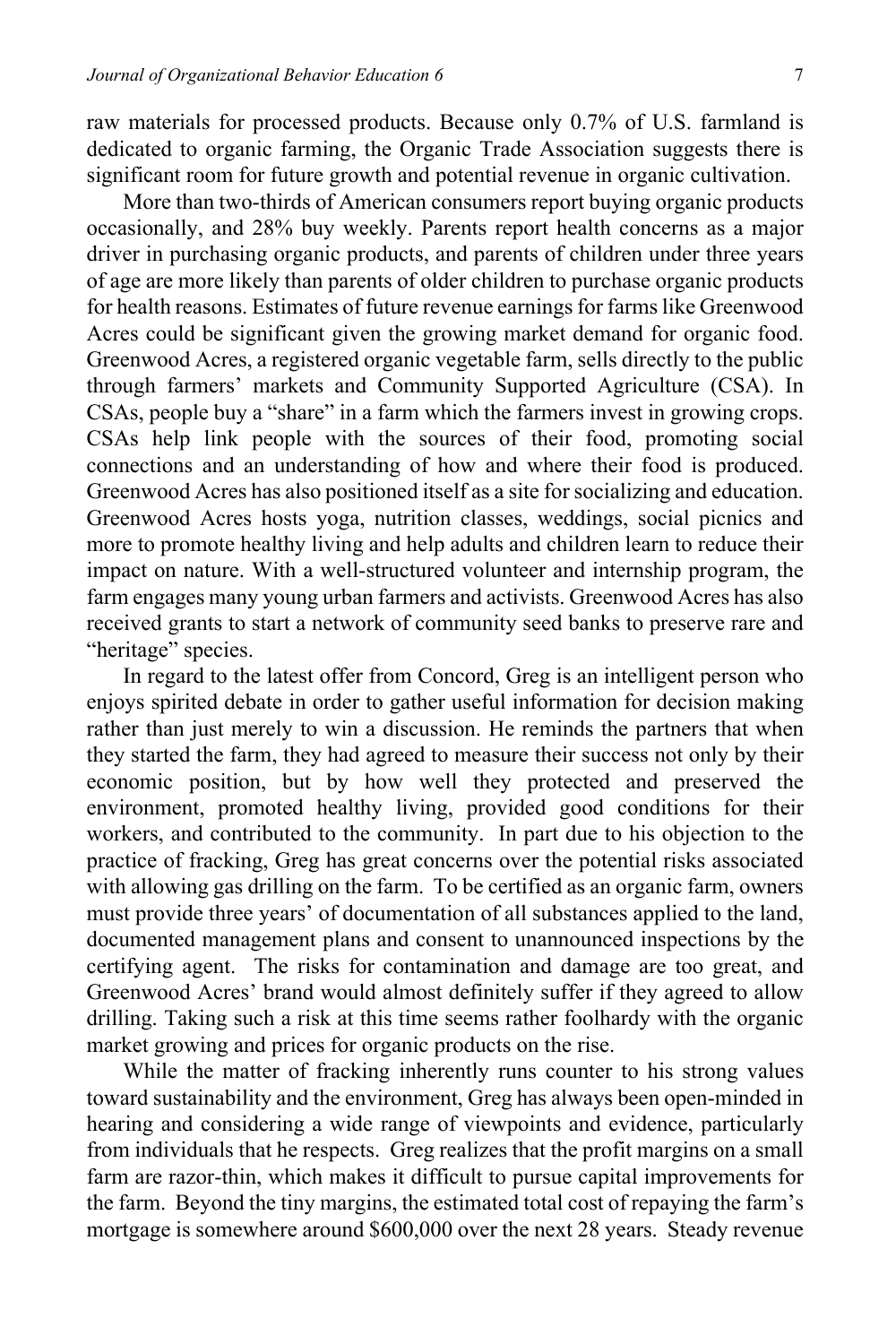from a lease and royalties would provide financial security in covering the mortgage and a source of funding for future capital improvements for the farm. Greg also trusts Sally and John, as both have a great deal of experience in agriculture and have spent a great deal of time doing their own reading and research on the economic and environmental impacts of Marcellus Shale drilling.

### **4. Sally Williams and the Case for Economic Impact**

Sally Williams, whose family has farmed in this area for generations, manages the day-to-day operations of Greenwood Acres and is committed to the business enterprise of local farming production. With her deep knowledge of the community and personal connections, she identifies the best suppliers and works with local officials to manage zoning disputes and hearings. She also has been paying close attention to the economic developments associated with the Marcellus Shale in Western Pennsylvania, and has attended several conferences on Marcellus Shale development held at the Department of Energy and Mineral Engineering at the Penn State University. Sally has a different viewpoint on the Marcellus Shale than Greg and John.

The Marcellus Shale is a formation of black shale (a sedimentary rock) which covers 95,000 square miles (60.8 million acres) and snakes through New York and Pennsylvania to parts of Ohio, West Virginia, Maryland, Virginia, Kentucky and Tennessee (see Figure 1). This shale contains deposits of natural gas that were inaccessible until the development of a process called hydraulic fracturing, or "fracking". Fracking involves drilling down several miles and then sideways into the shale formation and injecting millions of gallons of water, sand and chemicals at high pressure to break up the rock and release the natural gas inside (see Figure 2). The ability to successfully implement fracking is leading to what has been described as a "modern-day gold rush" and an economic boon to landowners along the Marcellus Shale.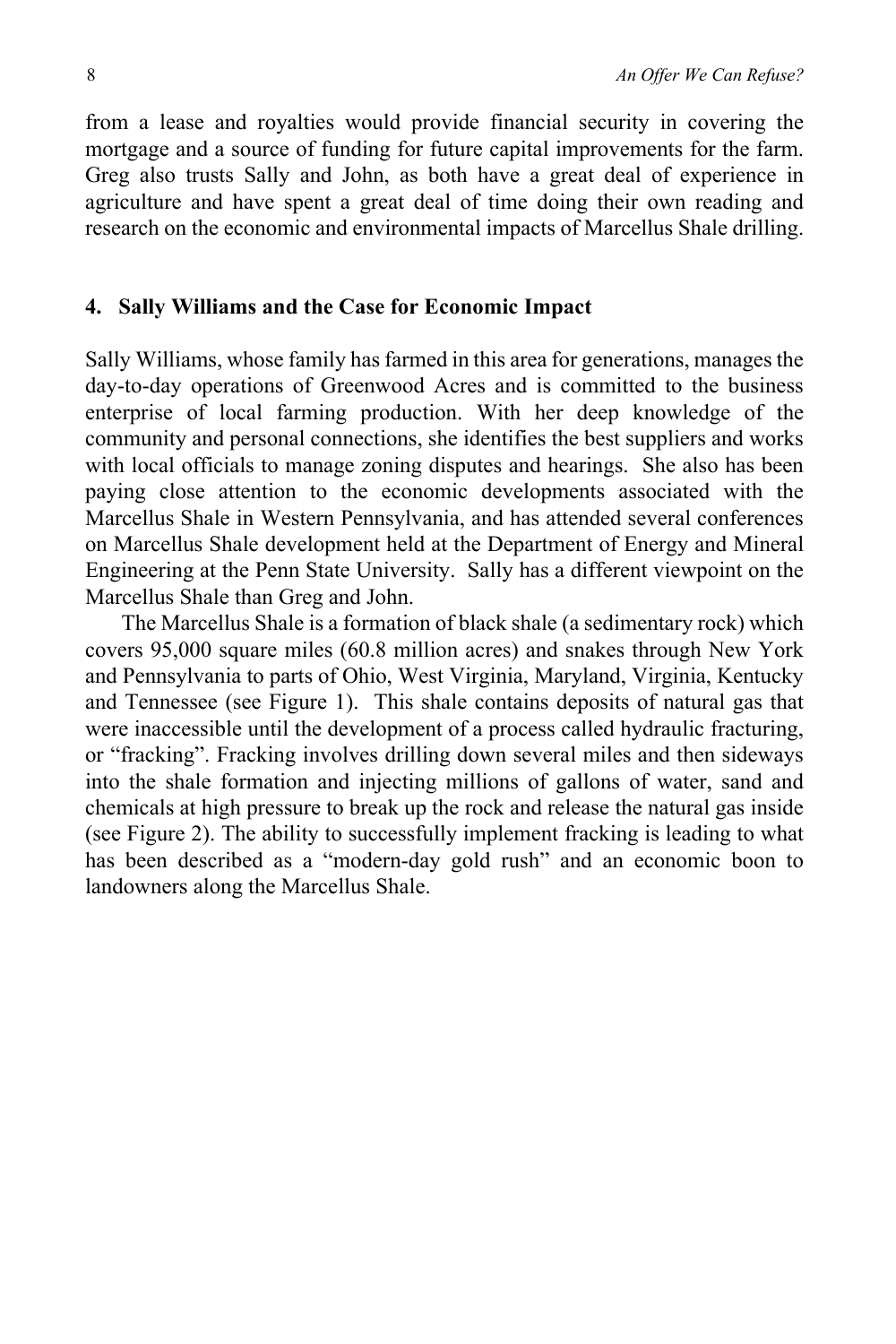

*Figure 1*:Ariel Picture of Marcellus Shale within Southwestern PA

*Figure 2*: Overview of the Hydraulic Fracturing ("Fracking") Process

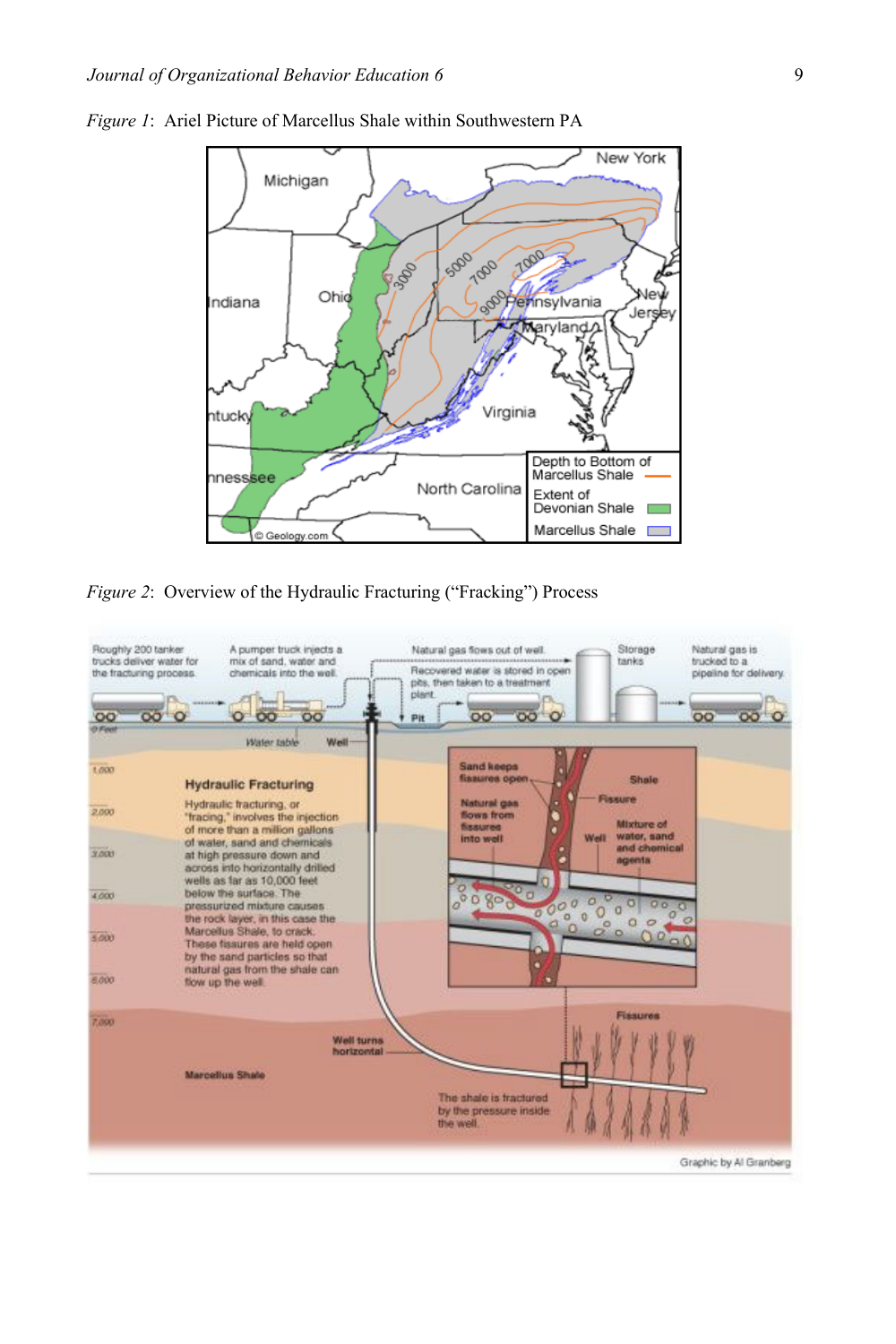In the material Sally has read so far, the development of the Marcellus Shale has been characterized by many commentators and scholars as a key factor in the future economic growth of the Western Pennsylvania region. According to an industry-funded study by Penn State University ("An Emerging Giant: Prospects and Economic Impacts of Developing the Marcellus Shale Natural Gas Play"), development of the Shale is projected to have generated \$2.3 billion in total value added and will spur job creation, with an estimated 110,000 jobs created in 2010 alone. In fact, the study found that for every dollar invested, \$1.94 was created in total economic output. With more than \$4 billion already invested in the Marcellus Shale, drillers have established a strong economic stake in the region (see Table 4).

|      | <b>Thousand</b> |                                |        |
|------|-----------------|--------------------------------|--------|
| Year | Value Added     | <b>State &amp; Local Taxes</b> | Jobs   |
| 2008 | 2,263.0         | 238.5                          | 29.28  |
| 2009 | 3,754.7         | 395.6                          | 48.59  |
| 2010 | 8,271.8         | 871.6                          | 107.04 |
| 2015 | 12,408.7        | 1,307.5                        | 160.57 |
| 2020 | 13,500.2        | 1,422.5                        | 174.70 |

*Table 4:* Current and Future Economic Impacts of Marcellus Shale Development<sup>4</sup>

Sally has also paid a great deal of attention to research on the positive environmental consequences of the Marcellus Shale. Because natural gas burns cleaner than oil and coal and emits fewer greenhouse gases, it has been touted as a bridge to green technology, but drilling raises environmental concerns. Fracking requires environmental safeguards including erosion/sedimentation controls, "fugitive dust" controls, well casing and underground cement barriers between the well and water-bearing geologic zones. In response to concerns about potential water contamination, industry leaders note that drilling occurs far below the surface. At 3,000-11,000 feet below the earth's surface, this is well below the 1,000-ft depth of the aquifers from which people draw their water, so that if safeguards were to fail, water contamination is unlikely (see Figure 3).

<sup>4.</sup> Source: The Pennsylvania State University, College of Earth & Mineral Sciences Department of Energy and Mineral Engineering, 2009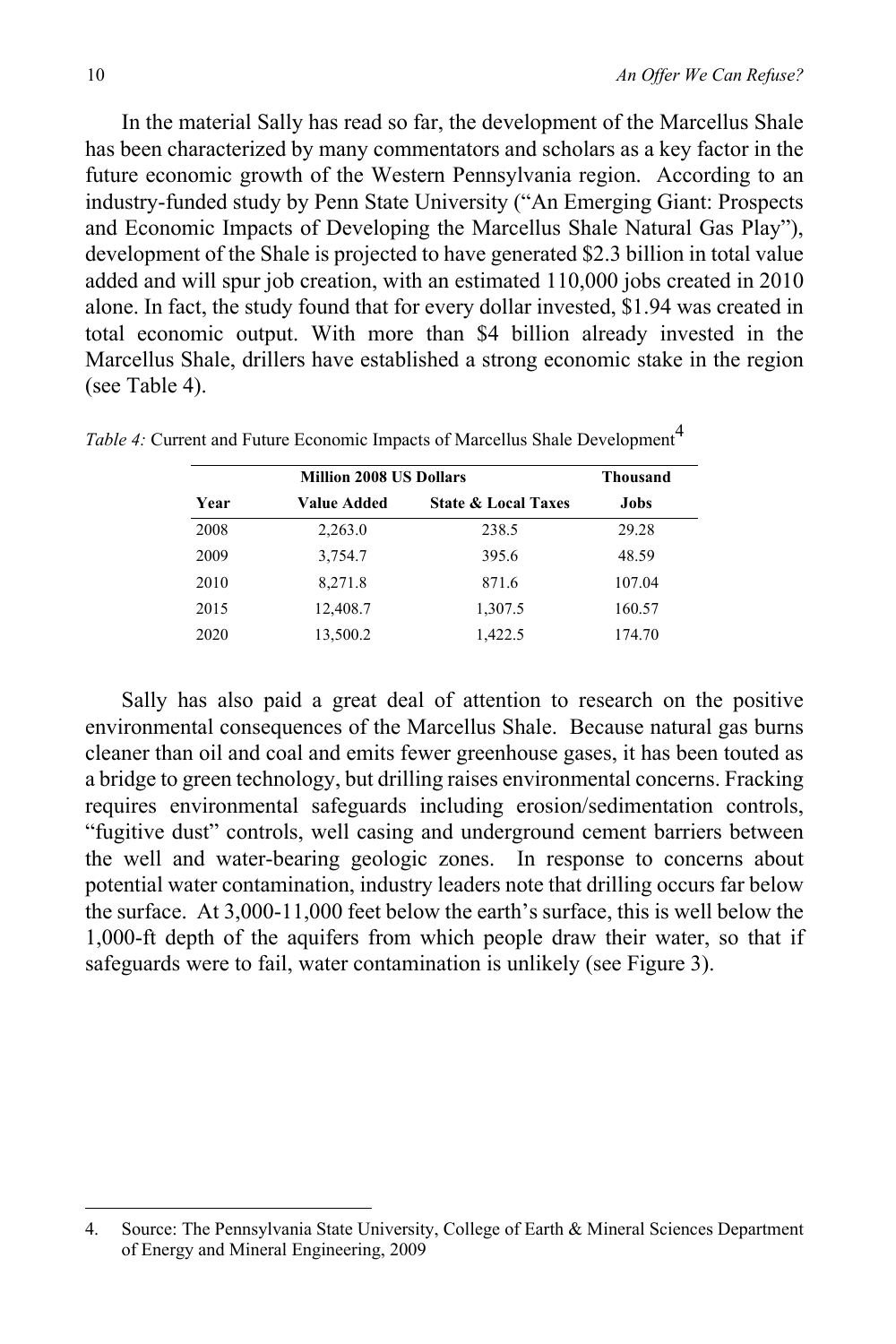1 Mile

# pire State<br>Building<br>1,250 ft. 50-200 ft. 1000 ft. AQUIFER **COAL VIEW** 3000 ft. **HYDRAULIC FRACTURING** 7500 ft. 2 Miles

# *Figure 3*: Fracking Depths<sup>5</sup>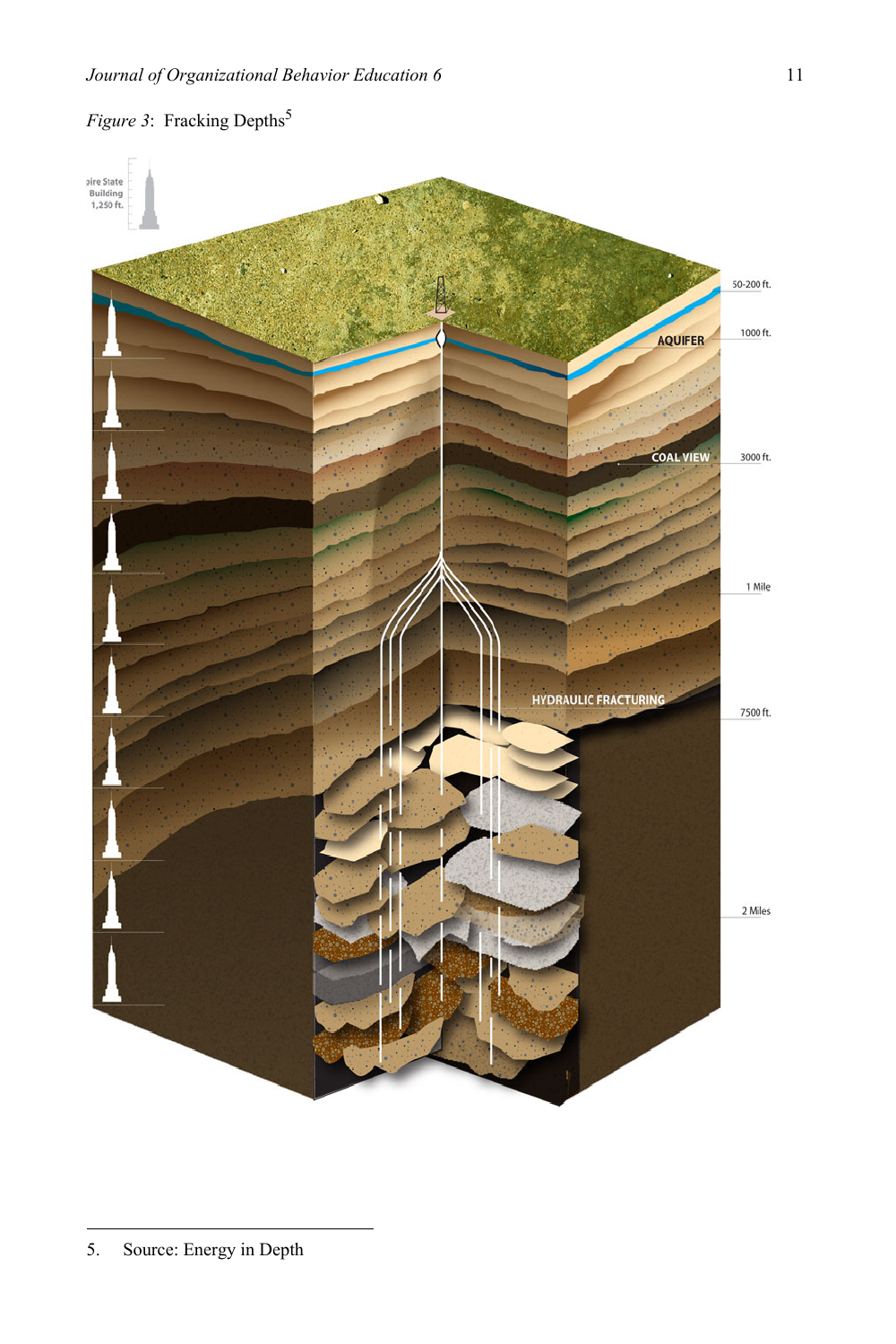She has also come across several industry association publications addressing the likely consequences of fracking. The process requires millions of gallons of water, sand, and chemical lubricating mixture. The Department of Energy estimates that fracking fluid is typically 98%-99.5% water, by volume. The remainder consists of chemical additives to assist the process (see Table 5 below). Flow-back fluid is stored in lined holding ponds/tanks on-site until it can be transported to a DEP-permitted facility or recycled. The average Marcellus Shale producer reuses nearly 60% of the water and continues to explore enhanced recycling, treatment and disposal options. Sites are continually monitored for worker and environmental safety. Since drilling necessarily disturbs the landscape, drillers negotiate with each landowner during the leasing process the terms for landscaping/contouring the property as close to pre-drilling conditions as possible. From everything Sally has read, opinions are mixed over the short and long-term impact on local water sources as a result of the fracking process.

While the fracking process is controversial due to its potential environmental consequences, natural gas itself is the cleanest-burning of all fossil fuels. Natural gas generates 30% less carbon dioxide than oil and nearly 45% less than coal. While burning natural gas does release methane into the environment, the reduction in overall greenhouse gas emissions from increased natural gas use strongly outweighs the negative impacts of the increased methane emissions. Shale gas is composed primarily of methane which some argue is preferred due to the emission of much lower concentrations of toxic nitrogen oxides and sulfur dioxides, 90% less soot and 99% less ash than coal and oil.

Marcellus Shale development could also help meet growing energy needs. The U.S. currently consumes natural gas at a rate that exceeds domestic production, and that gap is projected to grow (see Figure 4 below). In a study published by the U.S. Department of Energy, the authors note that if domestic reserves are not developed to close that gap, the U.S. will become increasingly reliant on foreign sources, decreasing our energy security and redirecting billions of dollars from domestic investment to foreign interests.

Developers note that energy comes with a price; there is always some risk and potential harm in working with natural gas. This is why all well sites are monitored and inspected regularly to make sites as safe as possible. They concede that the production process does strain roads and work with municipalities to minimize this impact: posting bonds to protect and repair roads, posting road flagmen, and repairing any impacts to the environment that may occur temporarily during the drilling process. However, many argue that natural gas drilling is safer than traditional coal drilling as evidence by a number of recent mining disasters such as those at Sago and Upper Big Branch mines (see Table 6 below).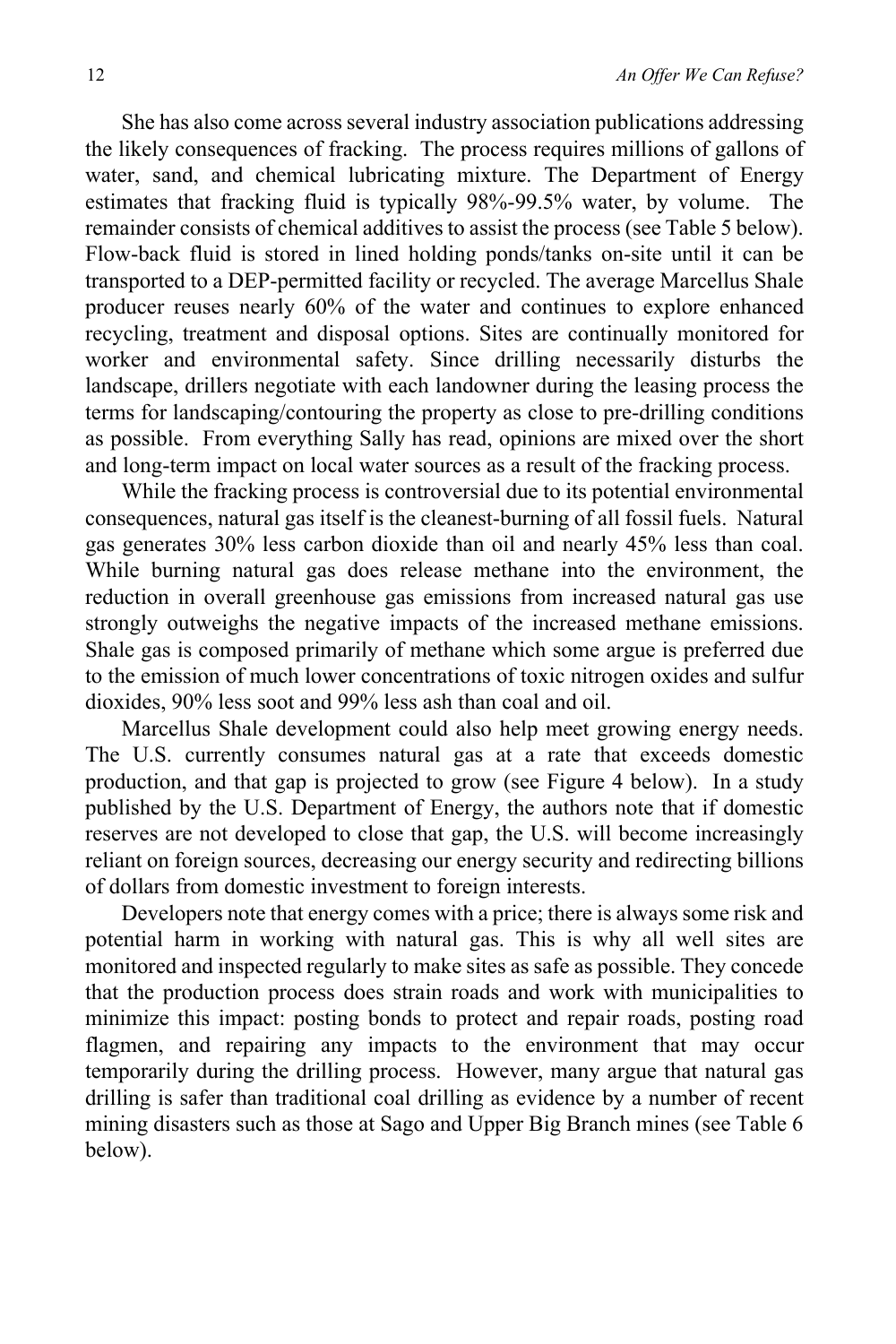| 1,2,4-Trimethylbenzene                 | Glycol Ethers (includes 2BE)   |
|----------------------------------------|--------------------------------|
| 1,3,5 Trimethylbenzene                 | Guar Gum                       |
| 2,2-Dibromo-3-Nitrilopropionamide      | Hemicellulase Enzyme           |
| 2.2-Dibromo-3-Nitrilopriopionamide     | Hydrochloric Acid              |
| 2-butoxyethanol                        | Hydrotreated light distillate  |
| 2-Ethylhexanol                         | Hydrotreated Light Distilled   |
| 2-methyl-4-isothiazolin-3-one          | Iron Oxide                     |
| 5-chloro-2-methyl-4-isothiazotin-3-one | Isopropanol                    |
| Acetic Acid                            | Isopropyl Alcohol              |
| Acetic Anhydride                       | Kerosine                       |
| Acie Pensurf                           | Magnesium Nitrate              |
| Alcohol Ethoxylated                    | Mesh Sand (Crystalline Silica) |
| Alphatic Acid                          | Methanol                       |
| Alphatic Alcohol Polyglycol Ether      | Mineral Spirits                |
| Aluminum Oxide                         | Monoethanolamine               |
| Ammonia Bifluoride                     | Naphthalene                    |
| Ammonia Bisulfite                      | Nitrolotriacetamide            |
| Ammonium Chloride                      | Oil Mist                       |
| Ammonium Salt                          | Petroleum Distillate Blend     |
| Ammonia Persulfate                     | Petroleum Distillates          |
| Aromatic Hydrocargon                   | Petroleum Naphtha              |
| Aromatic Ketones                       | Polyethoxylated Alkanol (1)    |
| Boric Acid                             | Polyethoxylated Alkanol (2)    |
| Butan-1-01                             | Polyethylene Glycol Mixture    |
| Citric Acid                            | Potassium Carbonate            |
| Crystalline Silica: Cristobalite       | Potassium Chloride             |
| Crystalline Silica: Quartz             | Potassium Hydroxide            |
| Dazomet                                | Prop-2-yn-1-01                 |
| Diatomaceous Earth                     | Propan-2-01                    |
| Diesel (use discontinued)              | Propargyl Alcohol              |
| Diethylbenzene                         | Propylene                      |
| Doclecylbenzene Sulfonic Acid          | Sodium Ash                     |
| E B Butyl Cellosolve                   | Sodium Bicarbonate             |
| Ethane-1,2-diol                        | Sodium Chloride                |
| Ethoxylated Alcohol                    | Sodium Hydroxide               |
| Ethoxylated Oxtylphenol                | Sucrose                        |
| Ethylbenzene                           | Tetramethylammonium Chloride   |
| Ethylene Glycol                        | Titanium Oxide                 |
| Ethylhexanol                           | Toluene                        |
| Ferrous Sulfate Heptahydrate           | Xylene                         |
| Formaldehyde                           |                                |
| Glutaraldehyde                         |                                |

*Table 5*: Chemicals Used by Hydraulic Fracturing Companies in Pennsylvania6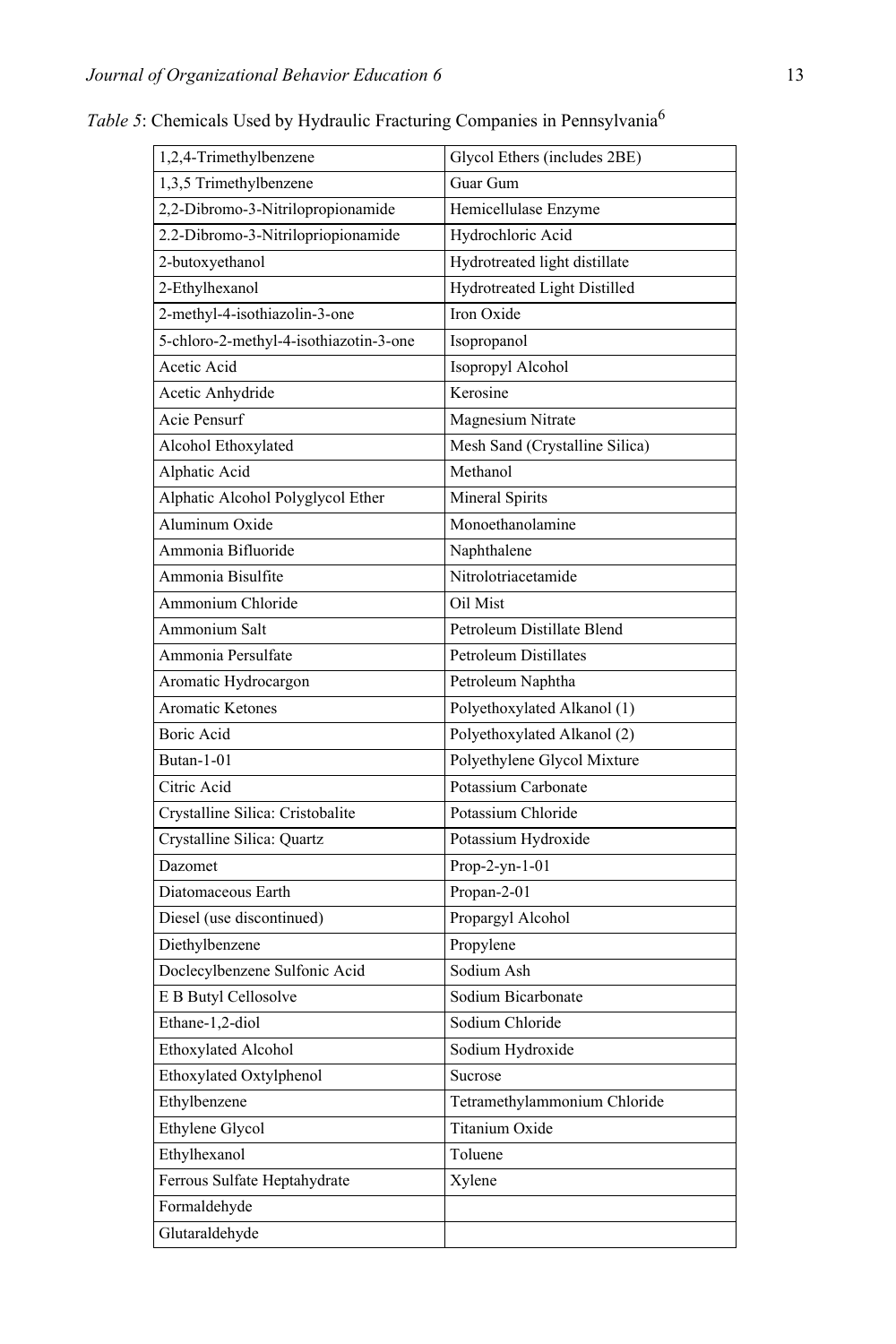

*Figure 4*. Comparison of Production, Consumption and Import Trends

| Table 6: Worst US Coal Mining Accidents since 1970 <sup>7</sup> |
|-----------------------------------------------------------------|
|-----------------------------------------------------------------|

| Year | Day       | Mine                                                   | Location                            | <b>Type</b> | <b>Deaths</b> |
|------|-----------|--------------------------------------------------------|-------------------------------------|-------------|---------------|
| 2010 | 04/05     | Upper Big Branch Mine, Massey<br><b>Energy Company</b> | Montcoal, WV                        |             | 29            |
| 2006 | 01/02     | Sago Mine, International Mines<br>Corp.                | Tallmansville, WV                   | Explosion   | 12            |
| 2001 | 09/23     | No. 5 Mine, Jim Walter<br>Resources                    | Tuscaloosa County, Brookwood,<br>AL | Explosion   | 13            |
| 1984 | 12/19     | Wilberg Mine, Emery Mining<br>Corp.                    | Emery County Orangeville, UT        | Fire        | 27            |
| 1981 | 12/08     | No. 21 Mine, Grundy Mining Co.                         | Marion County Whitwell, TN          | Explosion   | 13            |
| 1981 | 04/15     | Dutch Creek No. 1, Mid-<br>Continent Resources, Inc.   | Pitkin County Redstone, CO          | Explosion   | 15            |
| 1976 | $03/9-11$ | Scotia Mine, Blue Diamond Coal<br>Co.                  | Letcher County Oven Fork, KY        | Explosion   | 26            |
| 1970 | 12/30     | Nos. 15 and 16 Mines, Finley<br>Coal Co.               | Leslie County Hyden, KY             | Explosion   | 38            |

<sup>6.</sup> Prepared by the Department of Environmental Protection, Bureau of Oil and Gas Management and compiled from Material Safety Data Sheets obtained from Industry.

<sup>7.</sup> Source: US Mine Rescue Association, compiled from Individual Bureau of Mines, MESA, and MSHA accident investigation reports.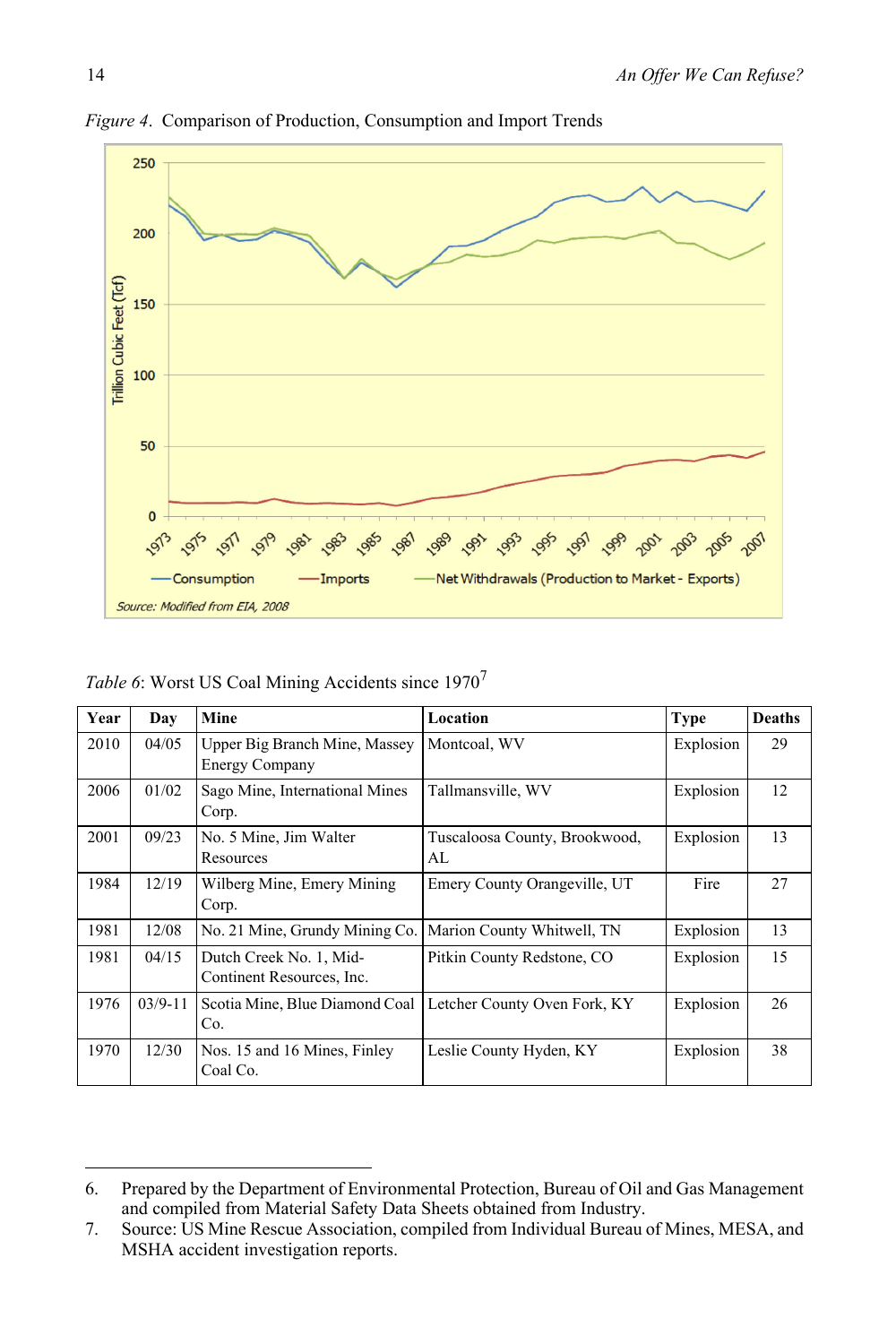With hazards properly managed, many believe that communities and individuals can benefit from drilling. Individuals who lease their property for wells or sub-surface drilling receive an immediate payout based on the acreage leased. Current payouts are reported in the range of \$40-\$5,750 per acre. Following the initial lease, leaseholders can potentially benefit from years of royalties if a productive well is drilled on the lease-holder's land. Leaseholders receive anywhere from 12.5% to 25% of revenues over the life of the well. Depending on the well, these royalties could be sustained over several decades. In 2010, 31 Pennsylvania landowners reportedly earned a collective \$1.2 million in royalties.

In Sally Williams's estimation, the decision on Concord's offer should come down to the economic and business impact of developing and drilling in the Marcellus Shale. Based on her own research and on discussions she has had with a local lawyer who has represented landowners in lease negotiations with gas companies, she believes that the property is worth more than \$2,500-per-acre. Due to its vital location in Concord's current plans for drilling in Natrona Heights, she would like to see the partners get the best possible offer in return for any lease agreement. She is a firm believer that the development of the Marcellus Shale is both an opportunity for local landowners and an important regional economic development focus for Western Pennsylvania but her primary focus is on the economic benefits for Greenwood Acres.

At the same time, Sally has always admired Greg for his commitment to sustainable agriculture and enjoys John's strong beliefs in support of the environment. Sally has always seen her business background as a tool that she uses to advance agricultural ventures, and is a strong believer that a free market can support social issues and concerns that benefit communities. For these reasons, she has been cautious in her approach to lease offers from gas companies, and is not willing to simply sell the leasing rights for Greenwood Acres to the highest bidder. For Sally, a lease-holder would have to be a thoughtful steward of the property. Selling lease rights would help Greenwood Acres to become a bigger and better organic farm (see Figure 5).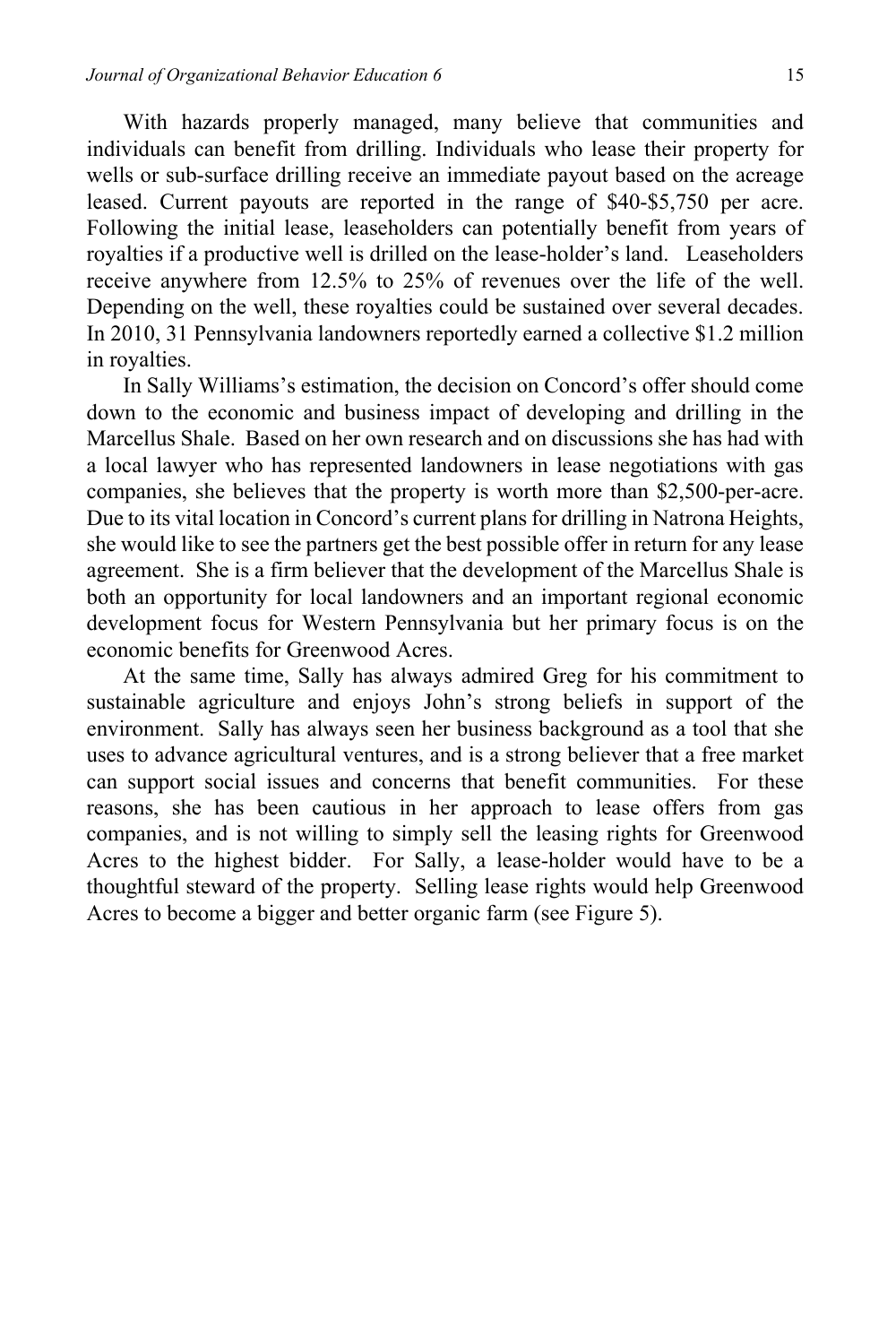

*Figure 5*: Map of Greenwood Acres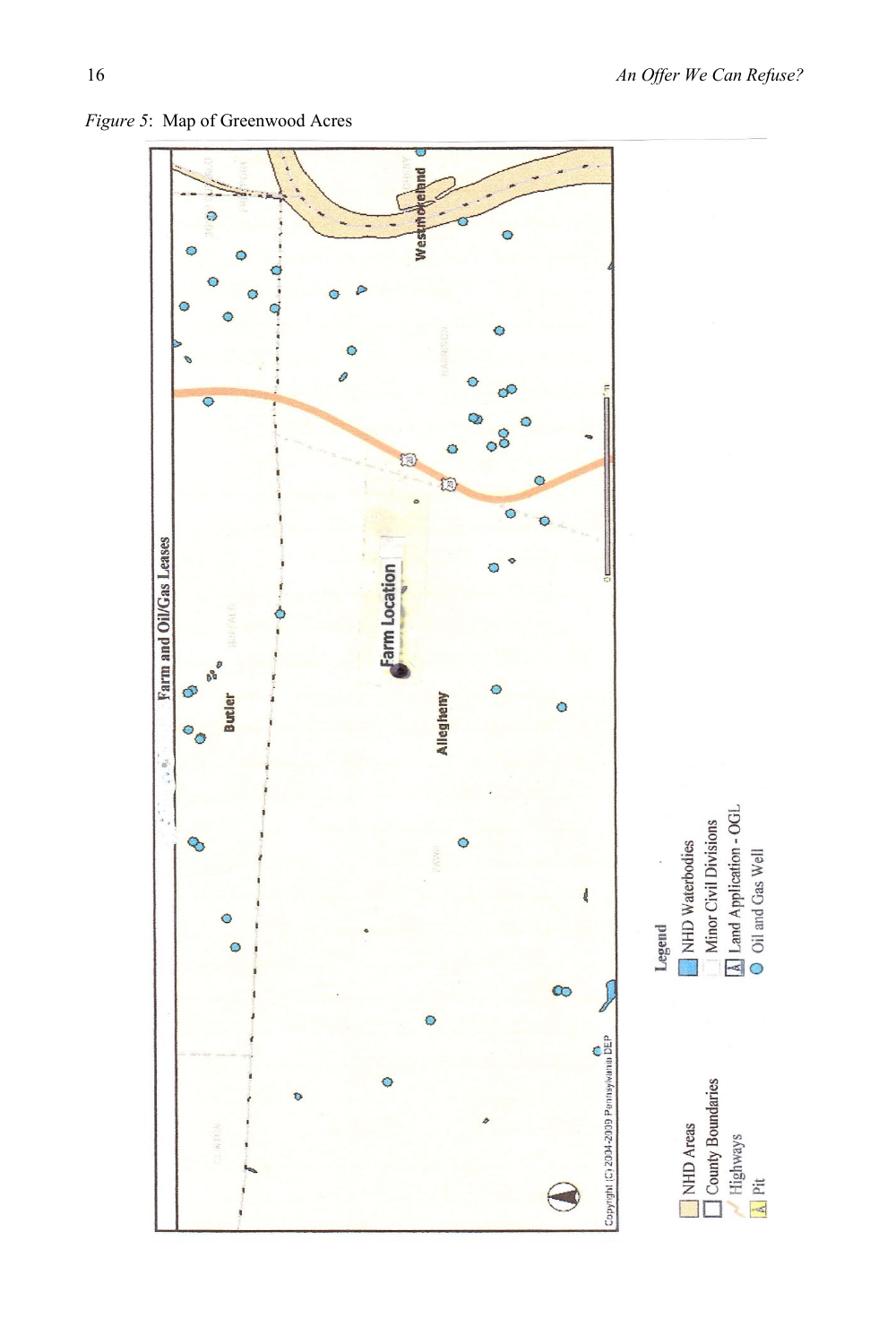### **5. John Archer and the Case Against Fracking**

The third partner in Greenwood Acres is John Archer, the resident agricultural expert who spends most of his time working on the farm. He also conducts workshops on farming, health and nutrition, and has a strong passion for educational issues surrounding nutrition and organic foods. With this perspective, John has taken a critical view toward the Marcellus Shale and Concord's offer to lease farm land from Greenwood Acres as part of its drilling efforts. After all that John has read and discussed on the issue, he has a number of grave concerns over the prospect of accepting Concord's offer and allowing drilling on the farm. Still though, John also understands that being an investor (or in this case, a leaseholder) is one of the best ways to monitor and control something vast and complex like the environmental impacts associated with drilling in the Marcellus Shale.

John's skepticism toward drilling in the Marcellus Shale stems from his distrust of industry studies and reports from companies that have a clear financial interest in drilling. For each industry assertion as to why drilling is safe, John has read studies and heard counter arguments from critics who have specific concerns. According to critics, industry claims that they are highly regulated are misleading, as the natural gas drilling industry has secured exemptions to federal regulations, including the Safe Water Drinking Act (SWDA), Clean Water Act (CWA) and the Comprehensive Environmental Response, Compensation and Liability Act (CERCLA) or Superfund. Certain regulations vary state to state (see Table 7 below). Currently, Pennsylvania does not require disclosure of chemicals used, which reportedly number in the hundreds and include known carcinogens. Even with these relaxed regulations, the Pennsylvania Department of Environmental Protection recorded 1,105 violations (with 280 requiring enforcement) from January 2010 through November 2010. Violations range from the minor, such as failing to post permit numbers, to serious environmental health and safety violations, including discharge of pollutants into waters and structurally unsound impoundments. This questionable record-of-compliance from the industry has made John wary of leasing offers from gas companies (see Table 8 below).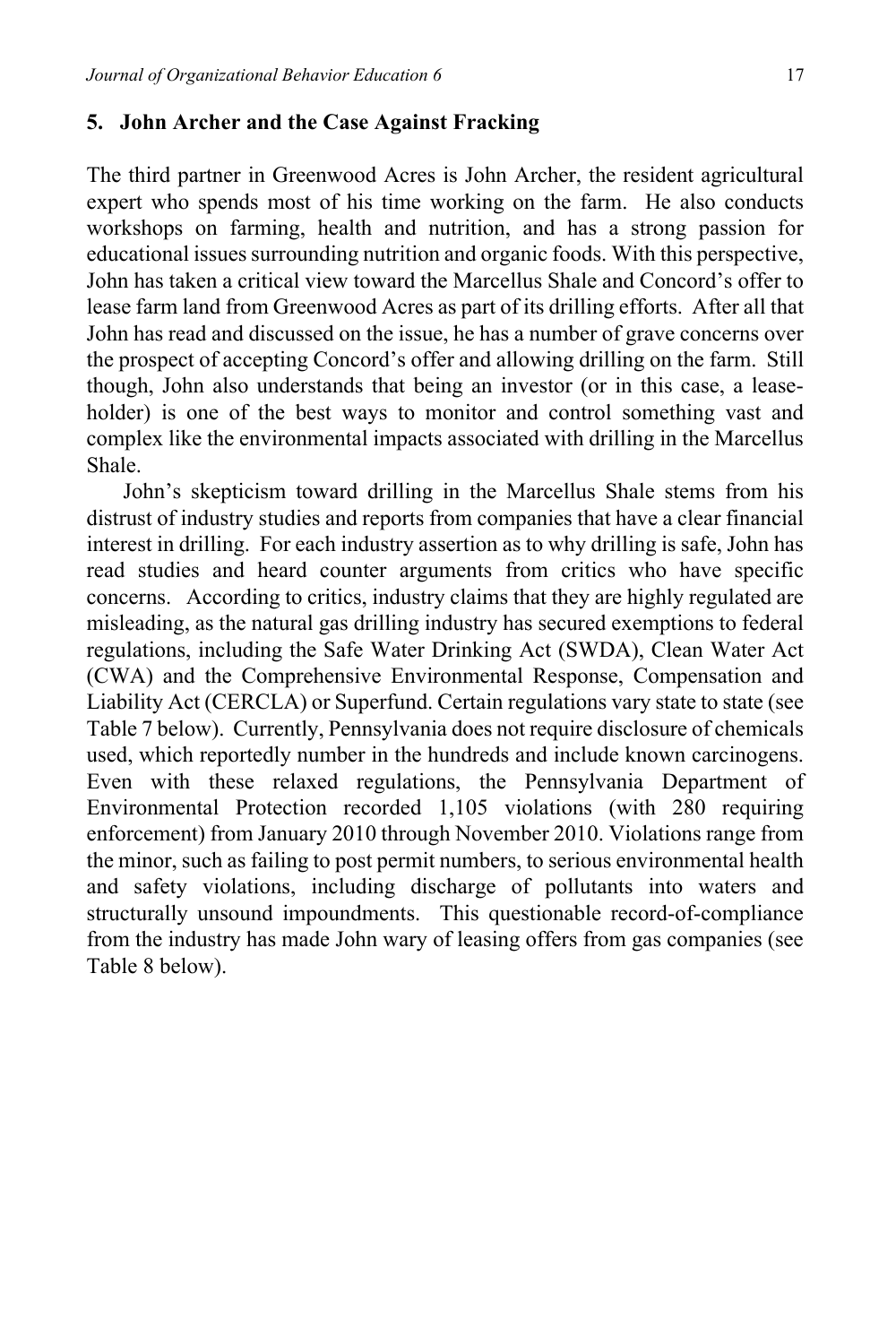| <b>Category of Regulation</b>                                  | <b>Regulation</b>                              | # States with Regulation |
|----------------------------------------------------------------|------------------------------------------------|--------------------------|
| Casing and Cementing                                           | Cement Set-up/Waiting Period or Integrity Test | 21                       |
| Process for Oil and Gas Wells                                  | Production Casing Cement Height                | 18                       |
|                                                                | Production Casing                              | 24                       |
|                                                                | Surface Casing Cementing Bottom to Top         | 26                       |
|                                                                | Surface Casing Below Deepest Ground Water      | 25                       |
| Well Treatment Reporting                                       | Reporting Required                             | 25                       |
| Practice of providing                                          | Materials List Required                        | 18                       |
| information on well<br>maintenance and upkeep                  | Volume Use Specified                           | 19                       |
|                                                                | Report List of Chemicals Used                  | 10                       |
|                                                                | Report on Treatment Depths                     | 22                       |
|                                                                | List Volume of Fluid that Flows to Surface     | $\mathbf{0}$             |
|                                                                | List Estimation of Fluid that Remains in       | $\mathbf{0}$             |
| Temporary Abandonment:                                         | Temporary Abandonment Allowed                  | 25                       |
| Allows oil and gas operators                                   | Permit Required                                | 24                       |
| to keep wells intact rather than<br>plug them when there is no | Renewal Allowed                                | 24                       |
| production.                                                    | <b>Duration Limited</b>                        | 9                        |
|                                                                | Well Integrity Required                        | 20                       |
| Well Plugging:                                                 | Post Plugging Report Required                  | 26                       |
| Permanent seal inside well<br>and wellbore so fluid cannot     | Plugging Method Specified                      | 14                       |
| migrate or create reservoir                                    | Notice of Intent to Plug Required              | 22                       |
| problems.                                                      | Prior Plugging Plan Required                   | 20                       |
|                                                                | Cement Across Ground Water Zones Required      | 22                       |
|                                                                | Cement Across Producing Zones Required         | 22                       |
|                                                                | Casing Cementing/Removal Required              | 17                       |
| Tanks:                                                         | Dike Required                                  | 22                       |
| Used for storage of oil and<br>produced water.                 | Dike Capacity Specified                        | 20                       |
|                                                                | Dike Maintenance Required                      | 16                       |
|                                                                | Standing Fluids Inside Dike Prohibited         | 13                       |
|                                                                | Release of Fluids from Dike Regulated          | 17                       |
|                                                                | Tank Must Be Constructed in Manner to Hold     | 5                        |
|                                                                | Tank Construction Standards Specified          | $\overline{2}$           |
| Pits:                                                          | Duration of Use Regulated                      | 16                       |
| Used to hold drilling fluids<br>and waste.                     | Prohibited in Water Table                      | 12                       |
|                                                                | Distance to Surface Water                      | $10\,$                   |
|                                                                | Minimum Distance ("Freeboard") Required        | 16                       |
|                                                                | Liners Required for Some Types of Pits         | 23                       |
|                                                                | Prior Authorization Required for Construction/ | 19                       |
| Waste Handling and Spills:                                     | Spill Notification Required                    | 23                       |
| Notification of problems and<br>incident reporting             | On-Site Spill Remediation Regulated            | 20                       |
|                                                                | Cleanup Standard                               | 12                       |

 $Table$  7: Oil and Natural Gas Regulation by  $\mathrm{States}^8$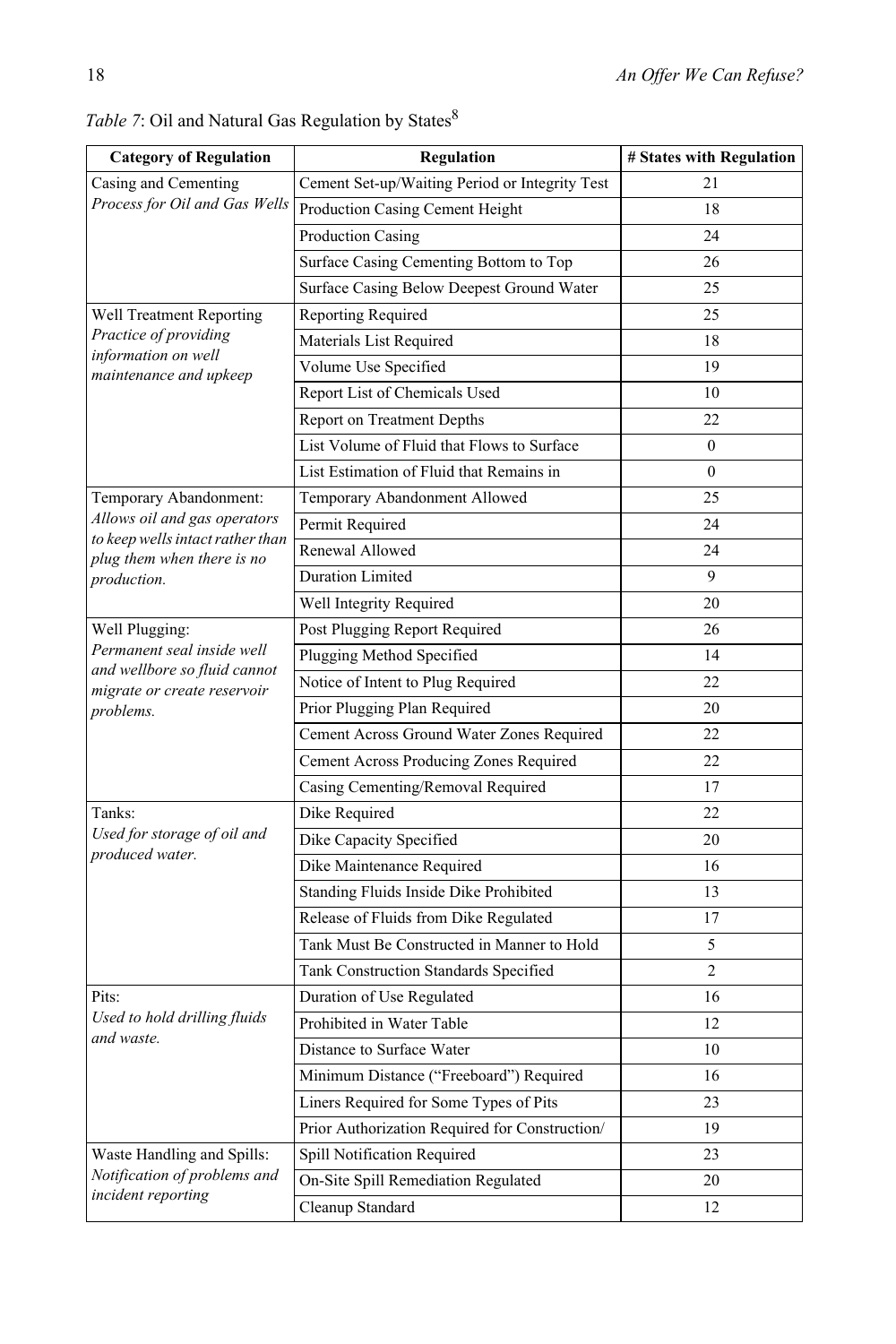|  |                                             |  |  | Table 8: Selected Marcellus Shale Violations and Fines by Pennsylvania Department of |  |
|--|---------------------------------------------|--|--|--------------------------------------------------------------------------------------|--|
|  | Environmental Protection (DEP) <sup>9</sup> |  |  |                                                                                      |  |

| <b>Date</b> | Company                                | Location                           | <b>Violation Notes</b>                                                                                                                                    | Fine                           |
|-------------|----------------------------------------|------------------------------------|-----------------------------------------------------------------------------------------------------------------------------------------------------------|--------------------------------|
| Jan 2011    | Minuteman<br>Environmental<br>Services | Clinton and<br><b>Union County</b> | Illegal dumping and storing natural gas drill<br>cutting waste                                                                                            | \$7,000                        |
| Jan 2011    | Chief Oil & Gas                        | Lycoming<br>County                 | Illegal discharge of 25,200 gallons of<br>hydrostatic testing water; "unknown<br>industrial waste" was allowed to mix in with<br>water prior to discharge | \$34,000                       |
| Jan 2011    | Talisman Energy                        | <b>Bradford County</b>             | "Large Diesel Fuel Spill"                                                                                                                                 | \$24,608                       |
| Oct 2010    | Seneca Resources                       | <b>Tioga County</b>                | Illegal impoundment on exceptional value<br>wetlands                                                                                                      | \$40,000                       |
| Aug 2010    | <b>Atlas Resources</b>                 | Washington<br>County               | Fracking fluid overflowed a waste water pit<br>and contaminated tributary of Dunkel Run;<br>Atlas failed to report the spill                              | \$97,350                       |
| Aug 2010    | Talisman Energy                        | <b>Bradford County</b>             | $Spill - 4,200-6,300$ gallons of fracking fluid<br>into unnamed tributary of Tioga River                                                                  | \$15,506                       |
| Jun 2010    | <b>EOG</b> Resources                   | Clearfield<br>County               | Gas well being fracked experienced<br>blowout, shooting fracking fluid and gas 75<br>feet into the air; well was out of control for<br>16 hours           | \$400,000                      |
| May<br>2010 | Range Resources                        | Washington<br>County               | Spill - 250 barrels of fracking fluid into<br>waterway; company did not immediately<br>report spill                                                       | \$141,175                      |
| Apr 2010    | <b>Stallion Oilfield</b><br>Services   | Canondale                          | Illegal fracking water transfer station; 450-<br>square foot area showed signs of fracking<br>water spill                                                 | \$6,500                        |
| Mar 2010    | Pennsylvania General<br>Energy         | Waterville                         | Airfoam-HD (drilling process chemical)<br>detected running into Pine Creek                                                                                | \$28,960                       |
| Feb 2010    | Fortuna Energy                         | <b>Bradford County</b>             | Various - including discharge of fracking<br>fluid into tributary of Sugar Creek                                                                          | \$3,500                        |
| Jan 2010    | M.R. Dirt                              | Avis, PA                           | Spill - 7 tons "gaswell drilling wastewater<br>sludge                                                                                                     | \$6,000                        |
| Oct 2009    | Cabot Oil & Gas                        | Dimock, PA                         | Three separate spills totaling 8,000 gallons<br>water/gel mixture into Stevens Creek and<br>wetland                                                       | \$56,650                       |
| Jan 2009    | Cabot Oil & Gas                        | Dimock, PA                         | Methane from wells contaminated<br>residential water supply                                                                                               | \$4.1<br>million<br>settlement |

In addition to his questions over the practices of the industry, John has a number of concerns related to the fracking process, as natural gas drilling has the potential to have a negative impact on the environment in a number of ways. An average of 400 trucks are needed for fluid transportation during the fracking

<sup>8.</sup> Source: The U.S. Department of Energy (2009 data) requested regulation information from the 27 states which represent 99.9% of oil and natural gas production in the U.S.

<sup>9.</sup> Source: "Environmental Dangers of Hydro-Fracturing the Marcellus Shale", Robert Myers.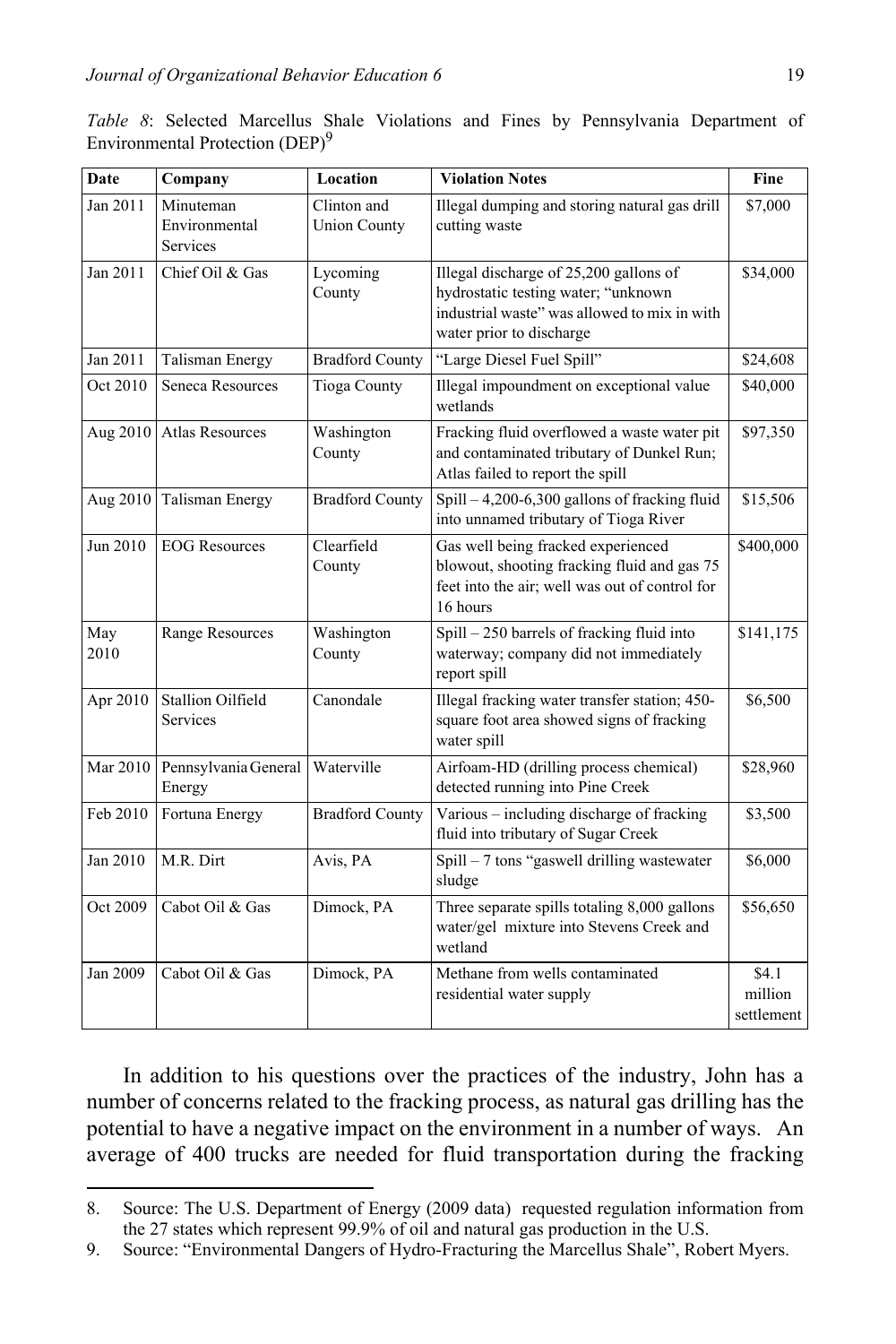process, often over roads that were not built for such heavy loads in rural communities unaccustomed to such traffic. There have also been instances of damages and injuries resulting from the accidental explosion of methane from wells contaminated by drilling. These are just a few examples of the types of safety and environmental concerns that critics of drilling cite as evidence as to why fracking should be heavily-regulated (or even prohibited). Some of these concerns are present already as owners of farms in the nearby area permit fracking on their land but in John's view the impact is much greater if Greenwood Acres permits drilling on their land.

John also questions Sally's belief that the development of the Marcellus Shale will have a significant positive economic impact on the region. While there is evidence that the economies of local communities have benefitted from Marcellus Shale drilling, there are other studies questioning the claims of economic benefit to Pennsylvania. Energy and drilling firms have reported that it is hard to find workers in Pennsylvania with the experience needed for the most lucrative drilling jobs; instead, those employers are hiring in other parts of the country (such as Texas) for those positions. Most of the job growth is projected to be in ancillary businesses: restaurants, shops and other retailers who will benefit from Marcellus Shale workers' spending. Unlike other states with natural gas drilling, Pennsylvania has not imposed a severance tax, which has cost an estimated \$130 million in lost revenue (see Table 9).

*Table 9*: Estimated Severance Tax Value<sup>10</sup> Estimated production for Marcellus Shale wells MCF = 1000 cubic feet

| <b>Year of Production</b> | <b>Yearly Production per</b><br><b>Marcellus Shale Well</b><br>(MCF) | <b>Monthly Production per</b><br><b>Marcellus Shale Well</b><br>(MCF) |
|---------------------------|----------------------------------------------------------------------|-----------------------------------------------------------------------|
|                           | 200,000                                                              | 16,667                                                                |
|                           | 135,200                                                              | 11,267                                                                |
|                           | 113,568                                                              | 9,464                                                                 |
|                           | 101,416                                                              | 8,451                                                                 |

|  | $MCF = 1000$ cubic feet |  |
|--|-------------------------|--|
|  |                         |  |

| <b>Time Period</b>              | <b>Estimated Tax Loss</b> |
|---------------------------------|---------------------------|
| October 2009-May 2010           | \$54,177,890              |
| June 2010-January 2011          | \$76,241,274              |
| <b>Total Estimated Tax Loss</b> | \$130,419,164             |
|                                 |                           |

Based upon Severance Tax Rate: 5% of sales price and \$0.047 per thousand cubic foot (MCF) as proposed in Governor Rendell's 2009-2010 Executive Budget. Sales price updated monthly using Henry Hub price data reported by the Federal Reserve Bank of St. Louis.

<sup>10.</sup> Source: PA Budget and Policy Center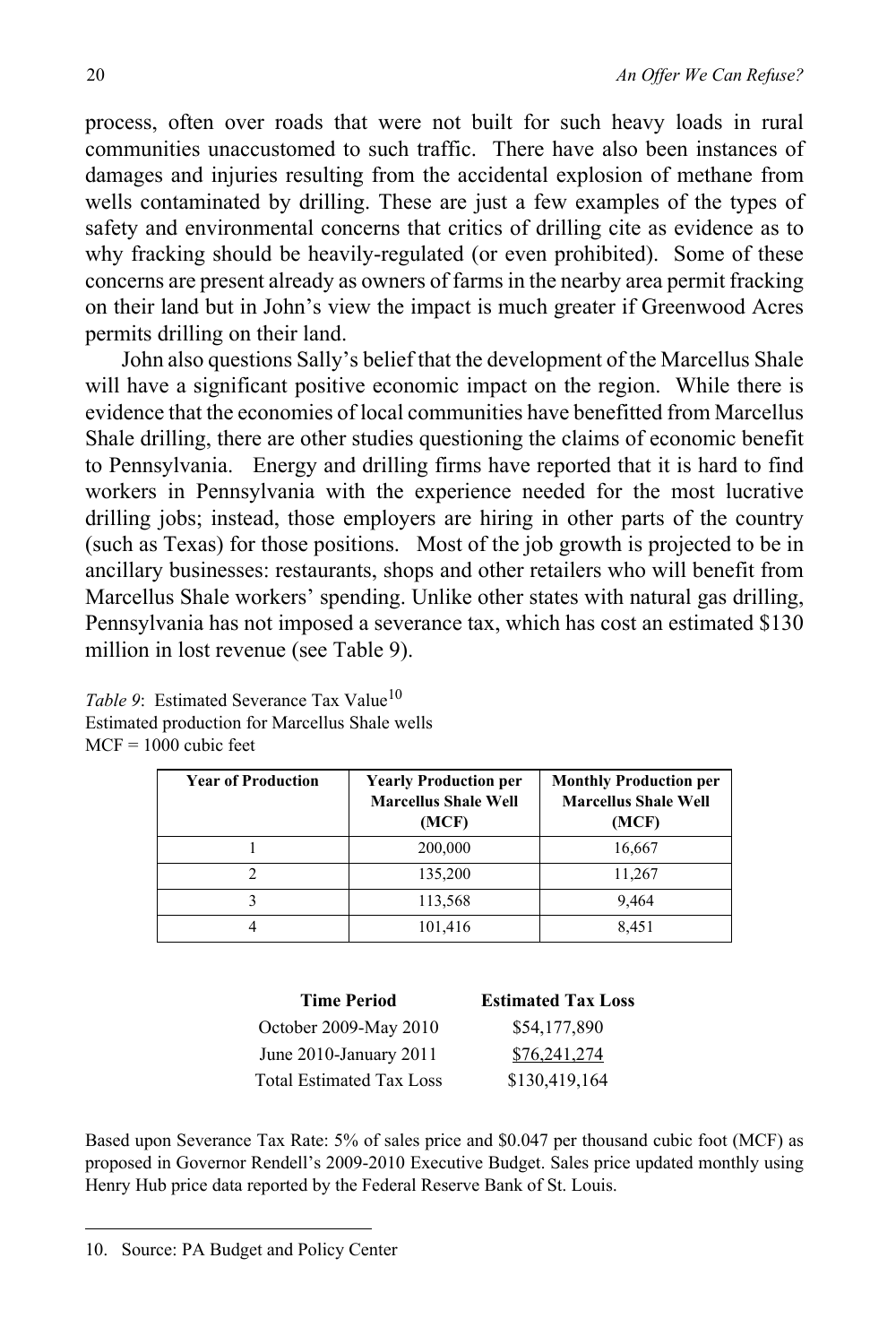John is not supportive of the lease offer from Concord. While he understands the argument that the Marcellus Shale lease could help bolster the farm's finances and create economic opportunity in the community, the environmental risks are too great. If there was an accident, the local water supply could be damaged irreparably. Beyond these environmental concerns, John also is cynical regarding the true value of a lease, especially if a gas lease could inhibit the owners' ability to secure a new mortgage on the property or to sell the land in the future. Ultimately though, John does not want to accept the lease because he does not believe that Concord, or any other gas company, can eliminate the possibility of serious environmental damage due to fracking.

Realistically, the only possible way to sway John from his strong opposition is to somehow provide strong evidence that individuals or organizations with a commitment to environmental stewardship will be directing the efforts to develop the resources associated with the Marcellus Shale, with a reputation for protecting the local water and food supplies from day one. John is a strong proponent of the need for water quality and access to clean water as the foundation of sustainable agriculture. Any chance of getting John to go along with a lease offer would have to go beyond the bottom line to display good industry practice and a commitment to the environment and local community development.

### **6. A Global Request for Greg**

Moving away from the "food as a commodity" conversation and growing "food as human fuel", Greenwood Acres is leveraging the power of people who demand the best possible food for their families into a cooperative endeavor to grow, harvest and prepare farm fresh produce. The owners have created this environment for food production because of their personal commitment to their customer community and desire to produce the largest volume of nutrient dense foods in harmony with ecological cycles.

Greg's passion for "community farming" was recognized by an invitation to give an address at the Fédération Nationale d'Agriculture Biologique (www.fnab.org) in France to tell its farm story as part of the Le salon Bio Vivre Autrement (http://www.salon-vivreautrement.com/). This event is a well recognitized international conference held to educate people across the world that small community based farms that savor rare flavors and share in the labors exist and should be preserved.

Part of the catalyst for the invitation was Greg's public questioning of industrial-related activities in conjunction with shale gas exploration and hydraulic fracturing. Greg had collected efforts on fracking's impact locally and has even produced briefing documents that discuss this matter within his region. Being asked to educate others on the potential risks associated with hydraulic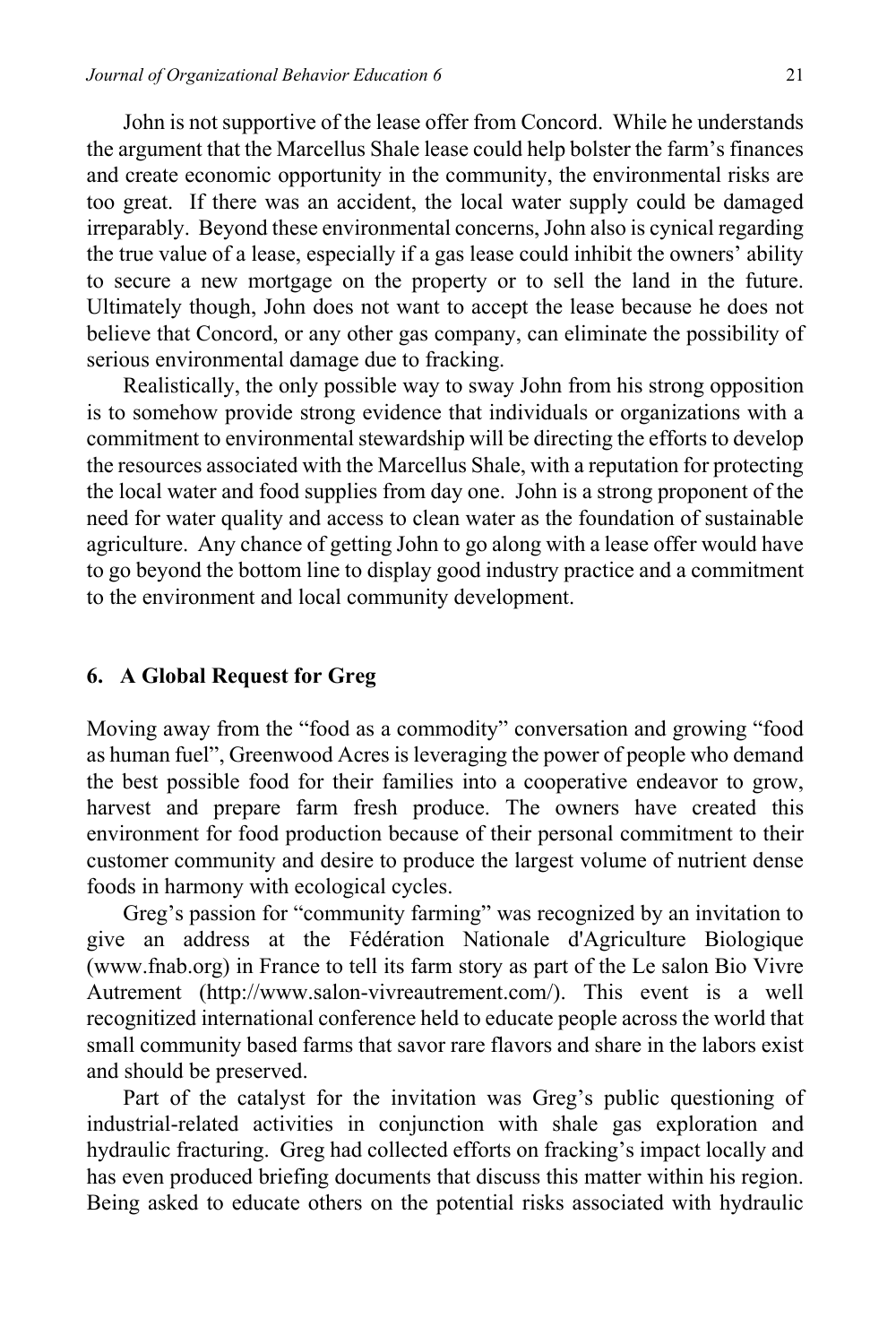fracturing meant understanding the global impact of these practices especially on farming and local water resources.

Greg's research quickly uncovered fracking is a global social and environmental issue. Debates, analyses and governmental policies to either allow or to ban fracking were taking place around the world. A PBS broadcast entitled "Fracking Goes Global" discussed a global campaign entitled "Global Frackdown" with the goal to ban the practice of fracking worldwide. However, not every country was on board with recent efforts toward a global fracking ban. For example, in South Africa the government made a recent decision to lift its fracking ban despite citizen protest. As the world's fifth largest storehouse of natural gas, South Africa has a different set of challenges given that underground rights belong to the government which is not the case within the U.S. However, natural gas reserves are most plentiful within the Karoo Basin which is also rich farmland. The South African farmers greatest fear is that gas drilling will place a heavy demand on a region with chronic water shortages and contaminate their scarce water supply.

Differences in ownership rights around the world surfaced as a key issue for Greg as he researched the global fracking issue. Large untapped shale gas resources exist in China where the issue of overutilization of coal production for power has led to serious social and environmental issues such as smog and mine safety. Since the government owns drilling rights as well as some state-owned energy companies, there is an aggressive effort to develop new technology to allow fracking in a way that better utilizes water reserves while still harnessing the natural gas deposits. Similar efforts toward technology development were taking place in some parts of Canada where the government not only released restrictions on drilling but provided financial incentives to oil and gas companies to leverage the economic benefits of drilling for some regions. Perhaps the most extreme in terms of eliminating restrictions was Argentina (with the world's third largest known deposits of natural gas) that had removed virtually all obstacles for private global companies to drill across the country.

However, Greg learned that not all countries were embracing the economic and energy benefits promised by developing natural gas reserves using fracking techniques. In fact, in countries such as India, the explosion of fracking quickly produced competing environmental pressures that caused serious concerns for farmers and for the government. Within India, a substance known as guar can be used to treat the water to increase its effectiveness of the drilling process. However, India produces 85% of the world supply of guar which is used to feed families and livestock as well as a thickening substance in some food production (e.g., ice cream). This has led to concern by Indian farmers and the government over aggressive efforts to develop shale gas throughout the country as its negative impact on valuable guar availability.

Clearly addressing the global audience was going to be more of a challenge than Greg first anticipated. The economic promise of developing gas reserves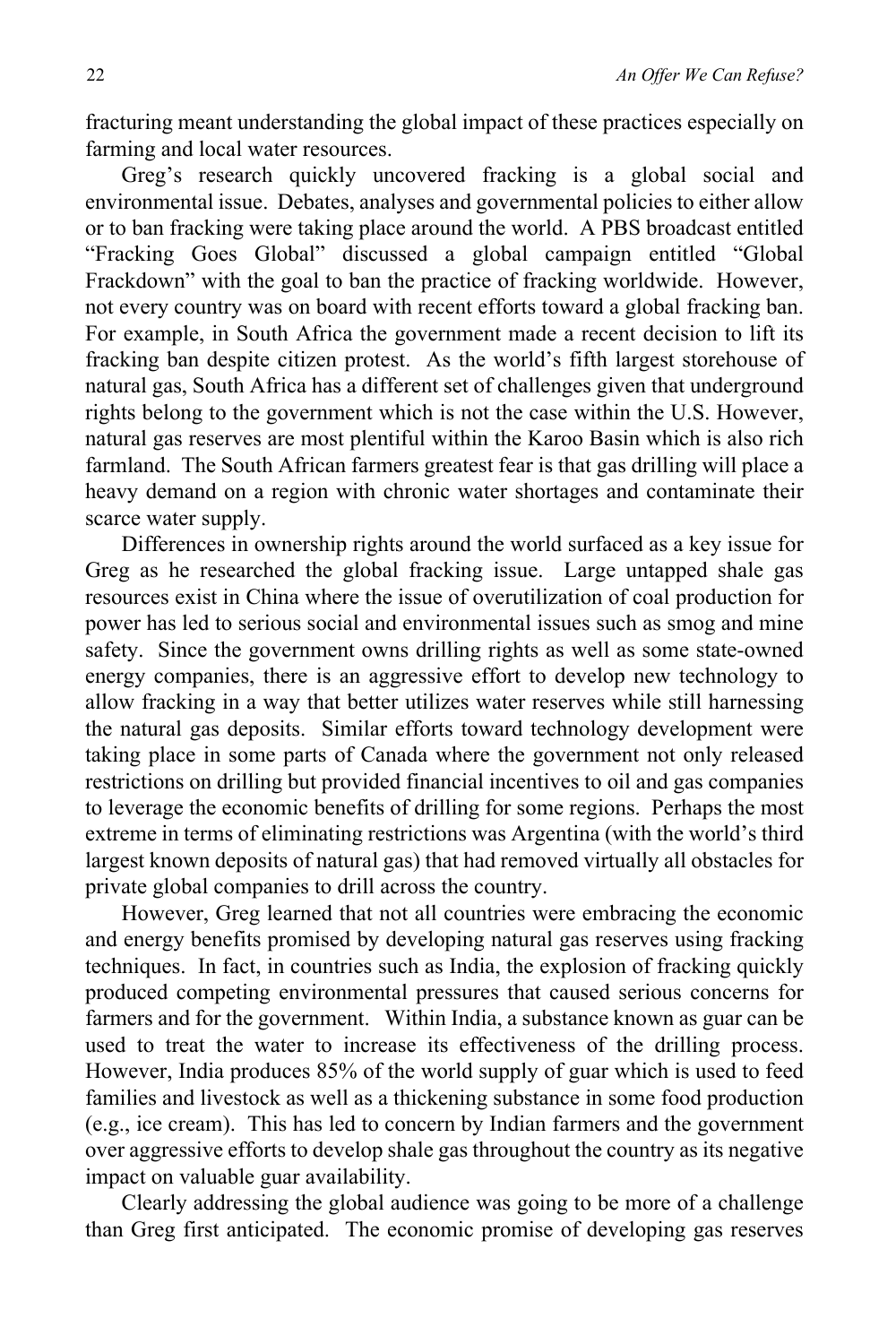could add much needed resources to poor regions across the world. On the other hand, challenges to water, food and other natural resources could not be ignored. A report by a non-profit organization called Food and Water Watch<sup>11</sup> painted a disturbing picture of the direct impact of fracking on the world's water resources. Experts from this organization argue that shale development is not an environmentally friendly option for producing natural gas and has its most direct impact on water because of the millions of gallons of fracking fluid needed throughout the process that returns contaminated wastewater to the land. In addition, current fracking techniques require millions of gallons of water per well causing competing pressures between shale development and public water resources which are especially critical in some parts of the world. The debate on the importance of natural gas versus clean water resources has become a global debate.

This has led some governments to rethink fracking within their nations such as France, that placed a moratorium on fracking followed by a national ban. Similar bans have been put in place by governments concerned about preserving water reserves such as Bulgaria where shale gas resources are owned by the state instead of private owners as in the U.S. After reading reports, research studies and a number of commentaries, Greg now has to decide on the message to deliver to the global community concerning gas drilling and its impact on local farms and communities. However, what about Greenwood Acres? Could he deliver an antifracking message if the owners decide to sell leasing rights? On the other hand, could he support gas development globally if they do not sell the rights for shale development at Greenwood Acres? To answer these questions, Greg quickly turned his attention toward the immediate business decision facing him and the other owners.

# **7. Preparing for April 1st – A Meeting with a Team of Management Consultants**

In summary, the three owners of Greenwood Acres have been approached by The Concord Resources Company and offered \$2,500-per-acre and a 20% royalty payment for a lease to allow drilling on the land. The lease must be signed by all partners in the property, but the partners are divided over whether to allow drilling on the property and if so, at what level. Concord officials have requested a meeting with the partners on April  $1<sup>st</sup>$ , as company officials are trying to move forward with their ambitious plans to drill in Natrona Heights within the next two years. The unsigned lease and the April  $1<sup>st</sup>$  meeting has generated some interesting debate between Greg, Sally and John regarding the case for and against fracking within their agreed-upon aim of developing Greenwood Acres

<sup>11. &</sup>quot;Fracking: The new global water crisis" (2012). Food and Water Watch. Retrieved at: www.foodandwaterwatch.org